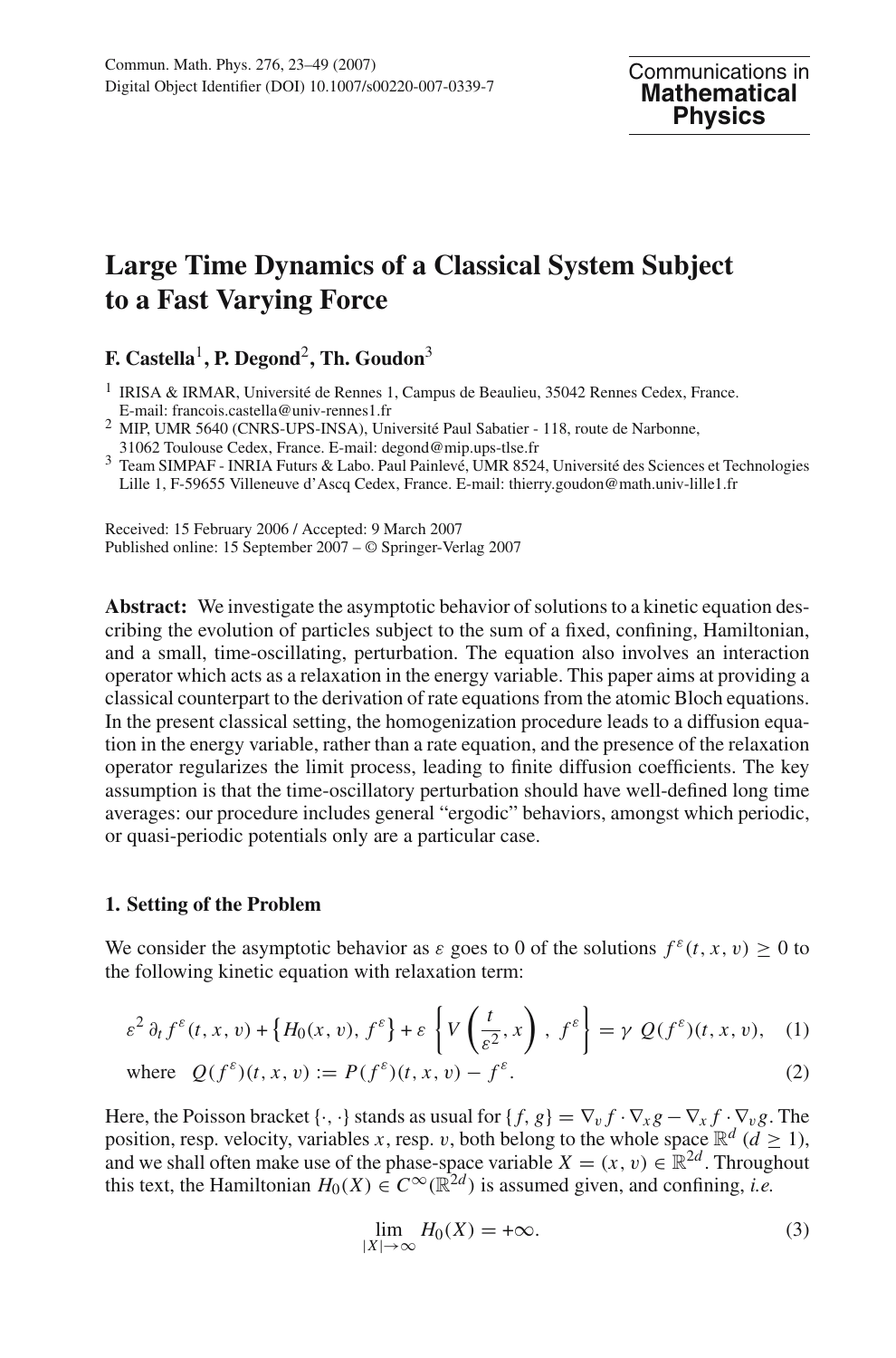The right-hand-side of  $(1)-(2)$  involves a projection operator  $P$ , whose value we define as

$$
Pf^{\varepsilon}(t, X) := \left[\Pi f^{\varepsilon}\right](t, H_0(X)),\tag{4}
$$

where the quantity  $\prod f^{\varepsilon}(t, E)$  is the mean value of  $f^{\varepsilon}$  over the energy shell

$$
S_E := \{ X \in \mathbb{R}^{2d} \text{ s.t. } H_0(X) = E \},
$$

namely,

$$
\Pi f^{\varepsilon}(t, E) := \frac{1}{h_0(E)} \int_{S_E} f^{\varepsilon}(t, X) \, \delta(H_0(X) - E), \tag{5}
$$

where 
$$
h_0(E) := \int_{S_E} \delta(H_0(X) - E) \left( S_E = H_0^{-1}(E) \right)
$$
. (6)

Here, the measure  $\delta(H_0(X) - E)$  over  $S_E$  is defined as

$$
\delta(H_0(X) - E) := \frac{d\sigma_E(X)}{|\nabla_X H_0(X)|},\tag{7}
$$

where  $d\sigma_F(X)$  denotes the induced euclidean surface measure over the energy shell  $S_F$ . The measure  $\delta(H_0(X) - E)$  is the standard micro-canonical (or Liouville) measure of statistical physics. The fact that the above objects  $Pf^{\varepsilon}(t, X)$  and  $\Pi f^{\varepsilon}(t, E)$  are well defined is proved later, under the main assumption that the measure  $\delta(H_0(X) - E)$ satisfies  $h_0(E) =$ *SE*  $\delta(H_0(X) - E)$  < + $\infty$  for almost every  $E \in H_0(\mathbb{R}^{2d})$  (see Hypothesis 1), a requirement which somehow reinforces the fact that  $H_0$  is assumed confining. Note that throughout this text, the prototype where  $H_0$  is the harmonic oscillator  $H_0 = H_{\text{harm}} = (x^2 + v^2)/2$  is relevant.

The kinetic equation (1) is written in dimensionless form. The important dimensionless parameters are  $\varepsilon > 0$ , which goes to zero, and the relaxation parameter  $\gamma > 0$ , considered fixed. We refer to [CDG] for a thorough discussion and motivation of the scaling.

The dynamics induced by Eq. (1) may be described as follows:

(a) At leading order, the evolution is driven by transport along the Hamiltonian flow of *H*0, *i.e.* along the solutions to the Hamiltonian ODE:

$$
\partial_t \overline{x}(t, x, v) = \nabla_v H_0(t, \overline{x}(t, x, v), \overline{v}(t, x, v)), \qquad \overline{x}(0, x, v) = x,\n\partial_t \overline{v}(t, x, v) = -\nabla_x H_0(t, \overline{x}(t, x, v), \overline{v}(t, x, v)), \qquad \overline{v}(0, x, v) = v.
$$
\n(8)

We shall often use the phase-space notation  $\overline{X}(t, X) = (\overline{x}(t, x, v), \overline{v}(t, x, v))$ . Due to the scaling in (1), transport occurs at the fast time scale  $t/\varepsilon^2$  and, since  $H_0$ is confining, transport roughly induces "oscillatory" trajectories at the fast scale  $t/\varepsilon^2$ .

(b) The reference Hamiltonian  $H_0$  is perturbed by the small and oscillatory potential  $\epsilon V(t/\epsilon^2)$ . On the one hand, this perturbation is of size  $\epsilon > 0$  when compared to  $H_0$ , and  $\varepsilon$  perturbations of a Hamiltonian flow are known to modify the dynamics by an  $O(\varepsilon^2)$  quantity, on time scales of the order 1. Time being rescaled by a factor  $1/\varepsilon^2$  in our case, the perturbing term  $\varepsilon V$  is expected to modify the dynamics by a quantity of the order 1. This is usually called a weak-coupling regime.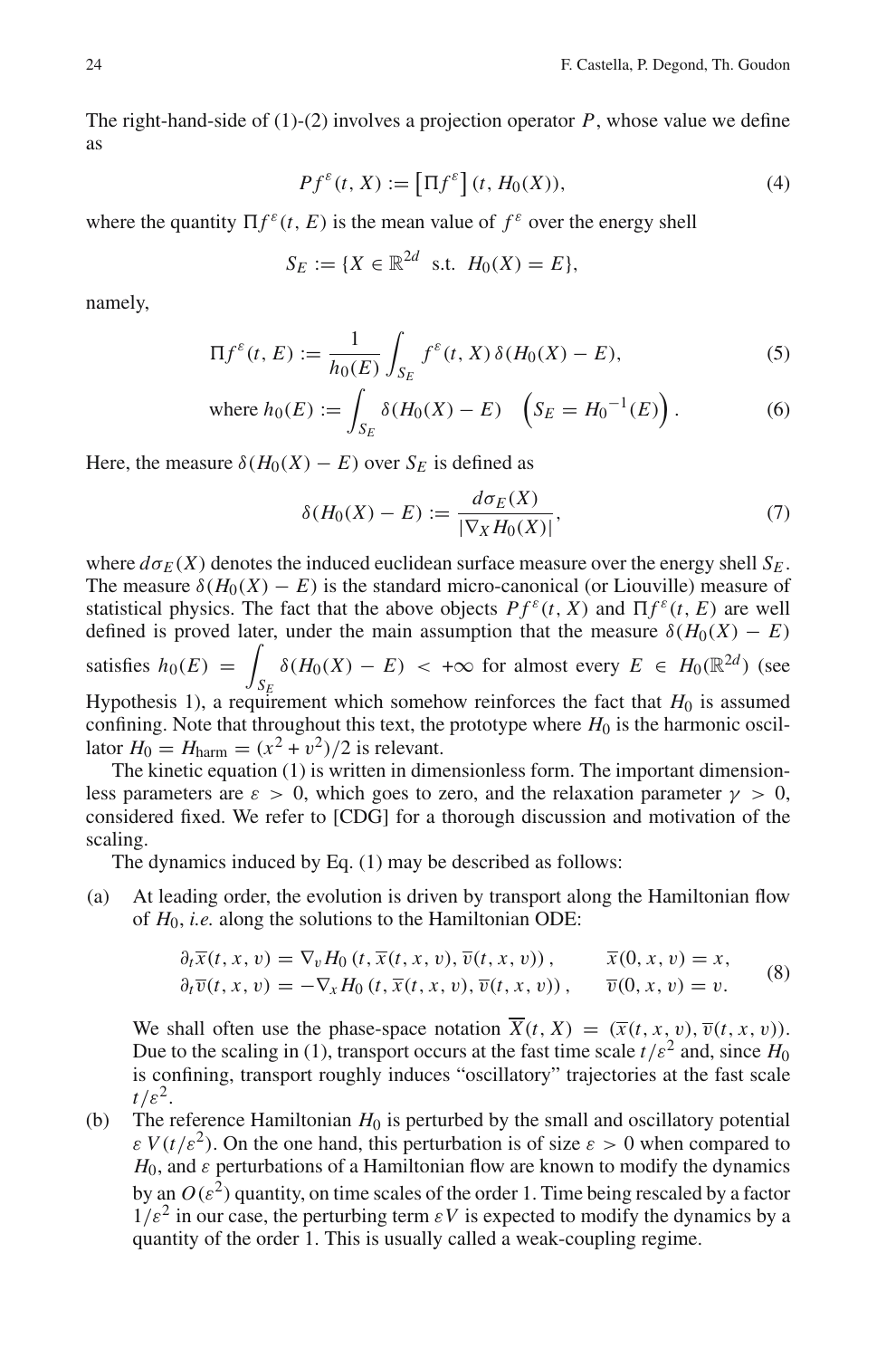On the other hand, the oscillations carried by the potential  $V(t/\varepsilon^2)$  at the fast scale  $t/\varepsilon^2$  may interact with those induced by the transport term at the same scale. Hence only the average effect – in time – of these combined oscillations is expected to influence the dynamics at dominant order.

(c) The relaxation term  $Q(f^{\varepsilon}) = P(f^{\varepsilon}) - f^{\varepsilon}$ , discussed below, models complex interaction phenomena. Since the projection operator  $P(f^{\varepsilon})$  projects  $f^{\varepsilon}$  onto functions of the energy  $H_0(X)$  only, it is clear that  $Q(f^{\varepsilon})$  redistributes the energy uniformly on each energy shell  $S_E$ , or, in other words, it relaxes  $f^{\varepsilon}$  to a solution of  $Pf^{\varepsilon} = f^{\varepsilon}$ . Yet the fluctuations  $Pf^{\varepsilon} - f^{\varepsilon}$ , small but definitely non-zero in (1), are transported along the Hamiltonian flow, which eventually give rise to diffusion in the energy variable. This is typically what already happens for standard diffusion limits in kinetic theory.

In a previous text  $[CDG]$ , we studied the asymptotic behavior of  $(1)$  under the main assumption that the perturbing potential  $V(t/\varepsilon^2, x)$  is periodic or quasi-periodic in the fast time variable. Assuming also that the Hamiltonian flow of *H*<sup>0</sup> has some stability property (an assumption that we shall need here as well, see Hypothesis 2 below), we proved that  $f^{\varepsilon}$  goes, in some weak topology, to a function of the energy only, say  $F(t, H_0(X))$ , and that the limiting profile  $F(t, E)$  ( $E \in \mathbb{R}$ ) satisfies a diffusion equation in energy, of the form

$$
\partial_t [h_0(E) F(t, E)] - \partial_E [b(E) h_0(E) \partial_E F(t, E)] = 0,\tag{9}
$$

where  $h_0(E)$  is defined in (5). The effective coefficient  $b(E)$  obtained in [CDG] is nonnegative. It takes into account the average effect, in time, of the resonant interactions between  $\overline{X}(t/\varepsilon^2)$  and the perturbation  $V(t/\varepsilon^2)$ . It also is given by an almost explicit formula involving auxiliary profile equations.

For several reasons, the periodic or quasi-periodic case is unsatisfactory.

Technically speaking, the limit equation is easily guessed in the (quasi-)periodic case, upon simply performing a double scale expansion in the spirit of classical homogenization theory [BLP]. On top of that, the actual proofs given in [CDG] rely on the user-friendly framework of double-scale convergence introduced in [Ng] and [A]. In essence, (quasi-)periodicity turns out to be a strong, and quantitative version of ergodicity, for which the analysis eventually reduces to conveniently adapting the tools of double-scale convergence.

(Quasi-)periodicity is also restrictive from the physical viewpoint. As discussed below, Eq. (1) may describe the classical evolution, in phase space, of a collection of atoms undergoing the influence of the atomic Hamiltonian  $H_0$ , and weakly coupled to an external laser field through  $\epsilon V(t/\epsilon^2)$ . The potential *V* then is roughly the electric field. Hence restricting to (quasi-)periodic *V*'s means restricting to (quasi-)periodic fields.

Last, the quantum equation analogous to (1) has been previously studied in [BCD, BCDG], and other, more general situations than the mere (quasi-)periodic setting have been analyzed there. The analysis performed in [BCD, BCDG] actually shows the key point is that the perturbing potential *V* should possess well defined long time averages of the form  $\lim_{T \to \infty}$ 1 *T*  $\int_0^T$  $\mathbf{0}$  $V(s)$  *ds* or so. The existence of such long time averages is certainly implied by the much stronger (quasi-)periodicity assumption, but it definitely includes much more general "ergodic" behaviors.

Adopting this point of view, our goal in the present paper is to fill the gap, *i.e.* to describe the asymptotic  $\varepsilon \to 0$  for more general oscillating potentials V that are not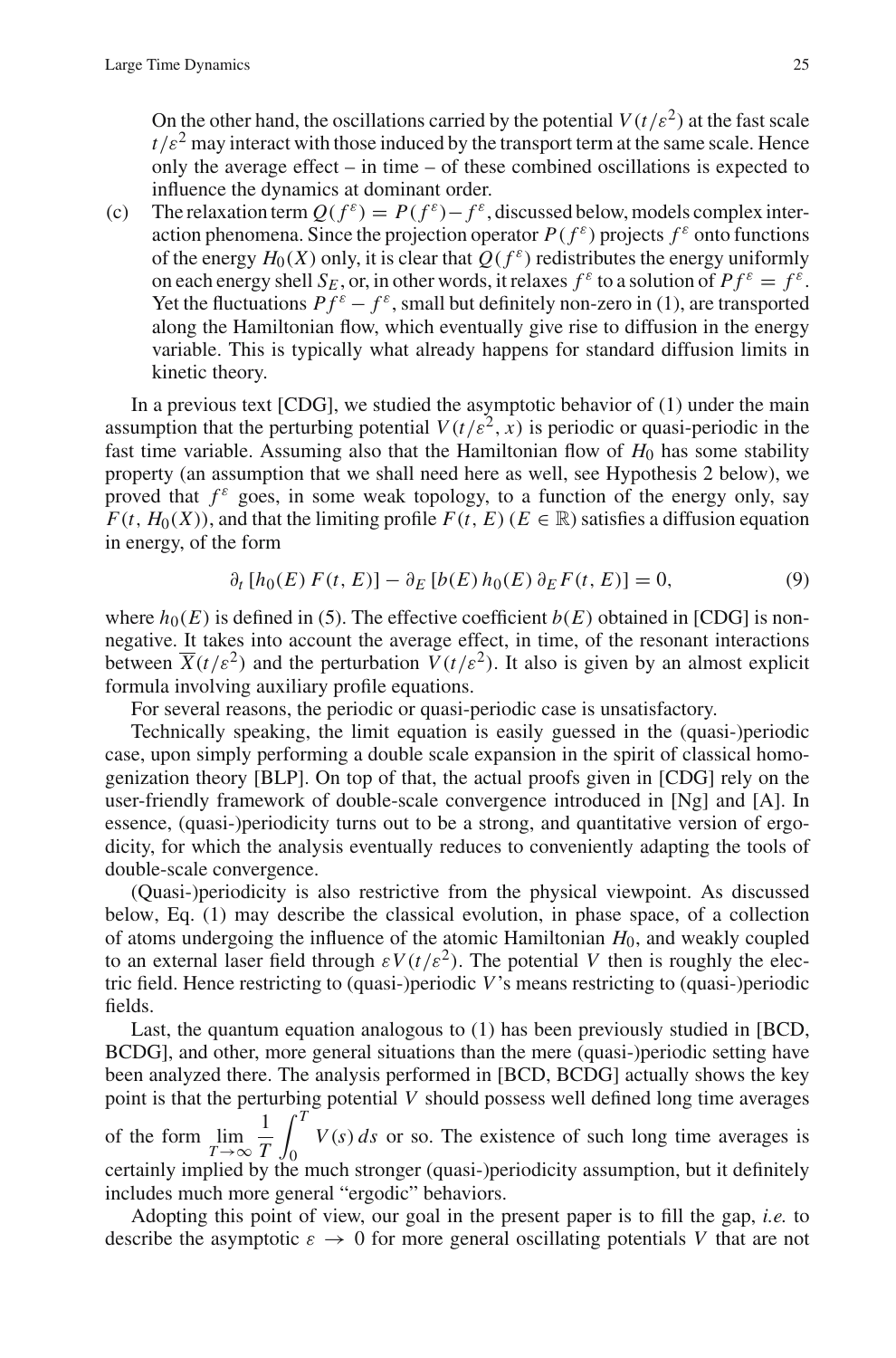(quasi-)periodic in time. The potentials we are interested in are actually of KBM type (after: Krylov, Bogolioubov, Mitropolski): they are required to possess specific long-time averages (Hypothesis 3 below).

We stress that the present extension is by no means trivial.

First, the mere formulation of the assumption we need on the potential, though of KBM type, is not immediate. It is an original requirement. Second, the (quasi-)periodic setting essentially requires an adaptation of tools from double-scale analysis, and allows to pass to the limit in the standard two-scale topology directly on  $f^{\varepsilon}$ . This strategy cannot be extended in any way here. We need a variance to split  $f^{\varepsilon}$  as  $P f^{\varepsilon} + (\text{Id} - P) f^{\varepsilon}$  and to pass to the limit in  $Pf^{\varepsilon}$ , exploiting a specific compactness property inherited from the structure of the equation. From this point of view, our proof shares a lot of features with the derivation of the Kubo-like formula in [GP3]. Last, an important difficulty in the analysis of (1) is created by the fact that the operator  $f \mapsto Pf$  does not preserve the smoothness of *f* , and *P f* is not even once differentiable in general. This difficulty is linked with the general lack of smoothness of the energy levels  $S_E$  as  $E$  varies. In the (quasi-)periodic setting, the use of a double-scale analysis allows to circumvent this difficulty, with the mere drawback that our homogenization procedure does not provide a corrector. In the present framework, the lack of smoothness of *P f* is more problematic, and we do need to deal with this difficulty in order to recover the necessary compactness.

Our main result is the following.

**Theorem 1.** Let  $f_0^{\varepsilon} \geq 0$  be the initial data for (1). We assume that  $f_0^{\varepsilon}$  is bounded in  $L^2(\mathbb{R}^{2d})$ . We also suppose the Hamiltonian has well-defined energy levels with fi*nite measure (Hypothesis 1 below), the Hamiltonian flow of H*<sup>0</sup> *is polynomially stable (Hypothesis* 2*), and the potential V has some well-defined long-time averages (Hypothesis* 3*). Then, the following holds:*

(i) *The solution*  $f^{\varepsilon}(t, X)$  *to* (1) admits the decomposition

$$
f^{\varepsilon}(t, X) = Pf^{\varepsilon}(t, X) + \varepsilon g_{\varepsilon}(t, X),
$$

*where*  $g_{\varepsilon}$  *is bounded in*  $L^2((0, T) \times \mathbb{R}^{2d})$  *and*  $Pf^{\varepsilon}(t, X)$  *is bounded in*  $C^0([0, T];$  $L^2(\mathbb{R}^{2d})$ .

- (ii) *Up to subsequences,*  $P f^{\varepsilon}(t, X)$  *converges in*  $C^0([0, T]; L^2(\mathbb{R}^{2d})$  *weak) <i>towards a* function  $F(t, H_0(X))$ .
- (iii) *The limiting function*  $F : \mathbb{R}^+ \times \mathbb{R} \to \mathbb{R}^+$  *satisfies the following diffusion equation in*  $\mathcal{D}'([0,\infty)\times\mathbb{R})$ *:*

$$
\partial_t [h_0(E) F(t, E)] - \partial_E [h_0(E) b(E) \partial_E F(t, E)] = 0,
$$
  
 
$$
F(0, E) = \lim_{\varepsilon \to 0} \Pi f_0^{\varepsilon}(E) \qquad \text{(the limit is in } L^2(\mathbb{R})\text{-weak)}.
$$

*Equivalently, F satisfies*

 $\partial_t [h_0(E) F(t, E)] - h_0(E) a(E) \partial_E F(t, E) - h_0(E) b(E) \partial_{E,E}^2 F(t, E) = 0,$  $F(0, E) = \lim_{\varepsilon \to 0} \Pi f_0^{\varepsilon}(E).$ 

*Here the coefficient a and b are defined from* (20) *below through*

 $a(E) = \Pi \langle A \rangle(E), \quad b(E) = \Pi \langle B \rangle(E).$ 

*They satisfy*

$$
h_0(E) a(E) = \partial_E [h_0(E) b(E)], \quad b(E) \ge 0.
$$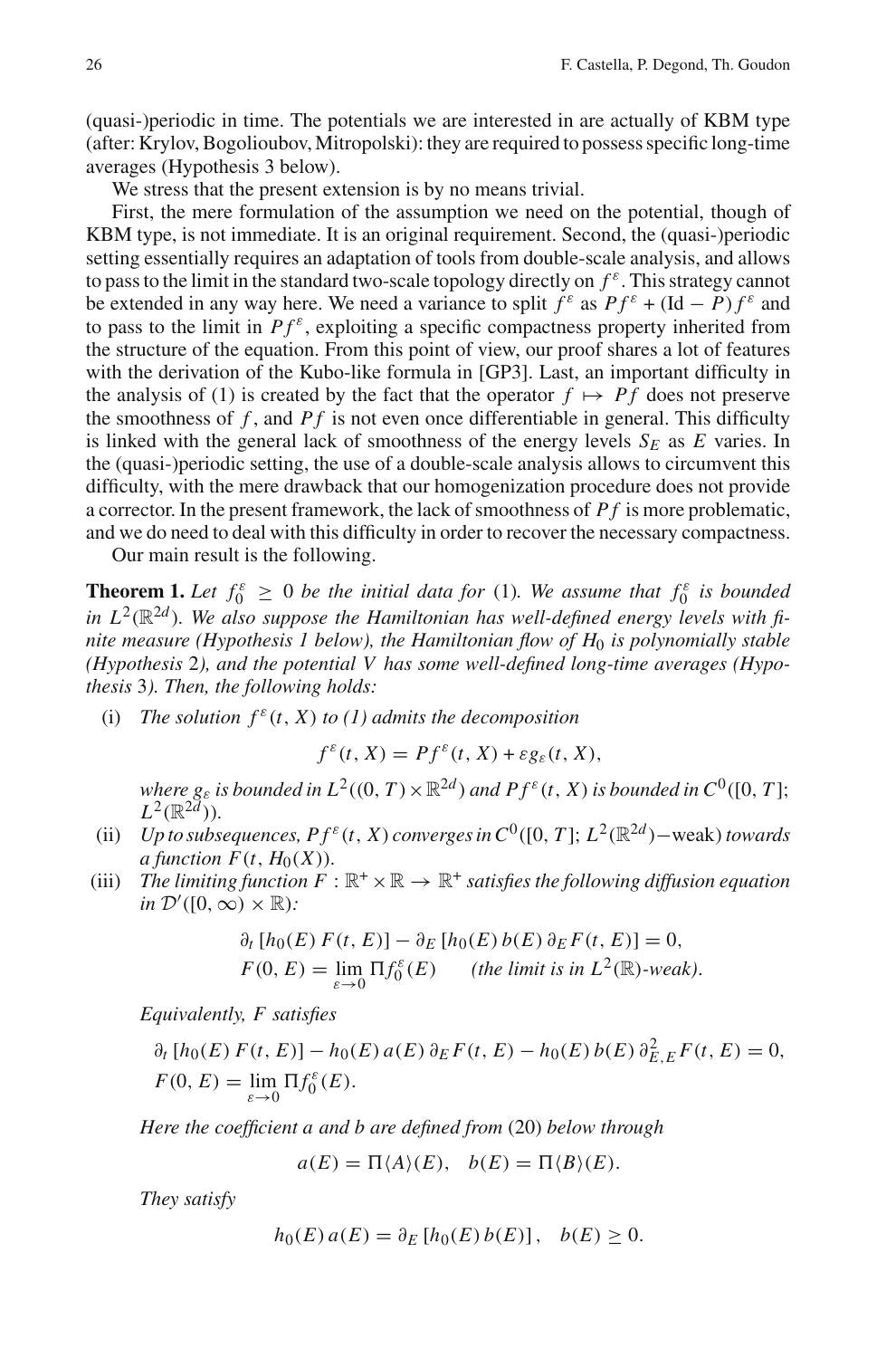Naturally, the above theorem extends the result obtained in [CDG] to non-periodic *V*'s. More importantly, it is worth remarking that the formal structure of the formula which defines the diffusion coefficients *a* and *b* coincides with the one of eddy diffusivity in turbulence theory, see [Ta].

Before coming to the formulation of Hypothesis 1, 2, and 3, and to the proof of Theorem 1, we wish to make two comments.

Equation (1) is the standard setting for the description of an atom in interaction with a light field, say a laser. This is the prototype situation we have in mind: the unperturbed Hamiltonian  $H_0$  is the atomic Hamiltonian, while the perturbation  $\epsilon V(t/\epsilon^2)$ is the potential energy induced by light in the vicinity of the atom. Equation (1) adopts a classical mechanics description of such an interaction.

If a quantum mechanical setting is retained, the kinetic equation (1) becomes a quantum Liouville equation, also known as an atomic Bloch equation. It reads in our case

$$
i\varepsilon^2 \partial_t \rho^\varepsilon(t) = \left[ H_0 \, , \, \rho^\varepsilon(t) \right] + \varepsilon \left[ V \left( \frac{t}{\varepsilon^2} \right) \, , \, \rho^\varepsilon(t) \right] + \gamma \mathcal{Q}(\rho^\varepsilon(t)). \tag{10}
$$

The unknown  $\rho^{\epsilon}(t)$  now is a time dependent trace class operator, called "density matrix" of the atom, all Poisson brackets in (1) have become commutators between operators in (10), and  $\mathcal{Q}(\rho^{\varepsilon})$  is a relaxation operator that plays the same role as  $O(f^{\varepsilon})$ . The factor  $Q(\rho^{\varepsilon})$  describes at a heuristic level the observed trend of various atomic systems to relax towards equilibria of the unperturbed Hamiltonian  $H_0$ . The relaxation term  $Q$  is well documented in the physics literature (see e.g. [Lo]), while the operator *Q* we introduced in [CDG] comes up in mere analogy with *Q*, as a classical counterpart of the quantum operator *Q*.

The quantum setting (10) has been completely analyzed in [BCD], for potentials that are either (quasi-)periodic in time, or more generally of KBM type (with optimal convergence rates in the first situation, and no better error estimate than  $o(1)$  in the second). The main convergence result obtained in [BCD] is similar in spirit to what we prove here and in [CDG]: the atom tends to be well described by a function of the energy only, *i.e.* by a function  $N(t, n)$  which describes the occupation probability of the atom's *n*th eigenstate at time *t*. The function  $N(t, n)$  plays the role of  $F(t, E)$ . Yet the main difference with the classical case is that energy levels now are discrete, so that the diffusion process obtained classically for *F* rather becomes a discrete jump process for *N*.

Our second comment concerns the role of the relaxation term *Q*. From the modeling point of view, a mathematically rigorous derivation of this term goes far beyond the scope of this paper. We simply use it as a way to take into account observed relaxation phenomena. On the other hand, the asymptotic analysis of (1) or (10) is dominated by the resonant interaction between the oscillations of  $V(t/\varepsilon^2)$ , and those induced by the transport operator  $\varepsilon^2 \partial_t + \{H_0, \cdot\}$ . Technically, the relaxation operators *Q* or *Q* somewhat regularize the situation in this respect: they prevent the possibility of too strong resonances (small denominators), through the introduction of some damping in the model. One may then wonder what happens along the asymptotic process if the relaxation term is set to zero in the original Eqs.  $(1)$  or  $(10)$ . In the quantum case, and for (quasi-)periodic potentials *V*, it turns out smaller damping rates of order  $\mathcal{O}(\varepsilon^{\mu})$  with  $\mu < 1/2$  may be considered (see [BCD, BCDG]). The usual (undamped) formulae for the Einstein rate equations [Lo] have been recovered in [BCD, BCDG]. The analysis heavily relies on small denominator estimates, perturbed Diophantine estimates, and other arguments in the same vein, in the spirit of averaging techniques for ODE's. Yet the condition  $\mu < 1/2$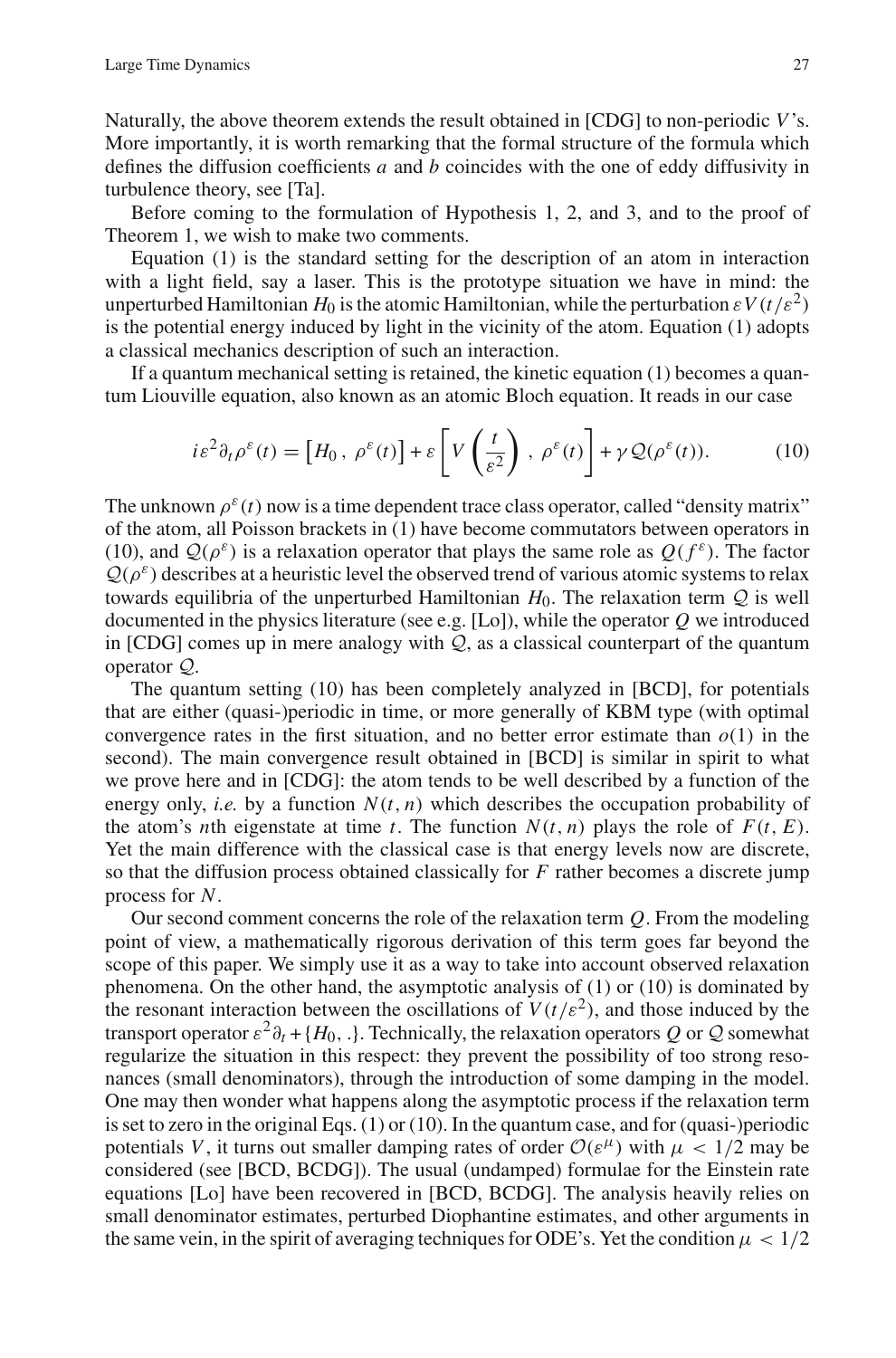still means that damping should not be too small with respect to the other perturbations. In this perspective, a deep gap actually separates the case "with damping" from the case "without damping" (in this article as well as in [CDG] and [BCD, BCDG]). The mathematical and physical situation, as well as the limiting process itself, are completely different when the (possibly small) relaxation term is set to zero from the onset: indeed, the limiting equation (9) is time-irreversible, while the associated scaled Eq. (1) only becomes irreversible through the dissipation term. The route we choose here uses a heuristic, and deterministic, relaxation term. The reader may find in [CD, Ca1, Ca2] a similar model "with relaxations" used to rigorously derive the Pauli master equation from the quantum Liouville equation in a deterministic framework. A second, probably more standard approach is the introduction of stochastic averaging in the model, which gives the necessary "loss of memory" in the analysis: to some extent, deterministic relaxation terms play a similar role as the stochastic averaging process. The deep role played by stochastic averaging in the derivation of irreversible equations is very well explained in [CIP] (see also [Sp]). More recently, we may mention [EY1, EY2, PV, LV], or also [KPR]. There are actually several other examples of such an alternative: homogenization of convection(-diffusion) equations (see [GP1, GP2] and the references therein), Lorentz gas involving a billiard (see [BDG] and [BSC]), quantum scattering limit of the Schrödinger equation ([BPR, EY2, PR, PV]...). For the (space-)homogenization of kinetic equations without dissipative term, we refer e.g. to [Al, FH].

We now state the assumptions we need on the Hamiltonian  $H_0$ , and the potential  $V$ . We begin with the assumptions on  $H_0$ , which are essentially the same as in [CDG].

**Hypothesis 1. (Energy levels with finite measure).** *We assume that the confining Hamiltonian H*<sup>0</sup> *satisfies*:

(i) *For almost all*  $E \in H_0(\mathbb{R}^{2d})$ *, the set* 

$$
S_E = \{ X = (x, v) \in \mathbb{R}^{2d} | H_0(X) = E \},
$$

*is a smooth orientable*  $2d - 1$  *submanifold of*  $\mathbb{R}^{2d}$ *. For any such E, we denote the induced euclidean surface measure by*  $d\sigma_E(X)$ *. We also define the (microcanonical or Liouville) measure*  $\delta(H_0(X) - E)$  *as* 

$$
\delta(H_0(X) - E) = \frac{d\sigma_E(X)}{|\nabla_X H_0(X)|}.
$$

(ii) *For any E as in (i), the set*  $S_E$  *has finite measure with respect to*  $\delta(H_0(X) - E)$ *, namely*

$$
h_0(E) = \int_{S_E} \delta(H_0(X) - E) < +\infty, \qquad a.e. \ E \in H_0(\mathbb{R}^{2d}).
$$

*Remark.* As noticed in [CDG], the Sard theorem asserts that Hypothesis 1-(i) is generically satisfied (see e.g. [Mi]). Hence the truly important assumption is point (ii).

**Hypothesis 2. (Stability of the Hamiltonian flow).** *Let*  $\overline{X}$  :  $(s, X) \in \mathbb{R} \times \mathbb{R}^{2d} \mapsto$  $\overline{X}(s, X) \in \mathbb{R}^{2d}$  *be the Hamiltonian flow of H*<sub>0</sub>*, namely* 

$$
\frac{d}{ds}\overline{X}(s,X) = \begin{pmatrix} +\nabla_v H_0 \\ -\nabla_x H_0 \end{pmatrix} (\overline{X}(s,X)), \quad \overline{X}(0,X) = X = (x,v). \quad (11)
$$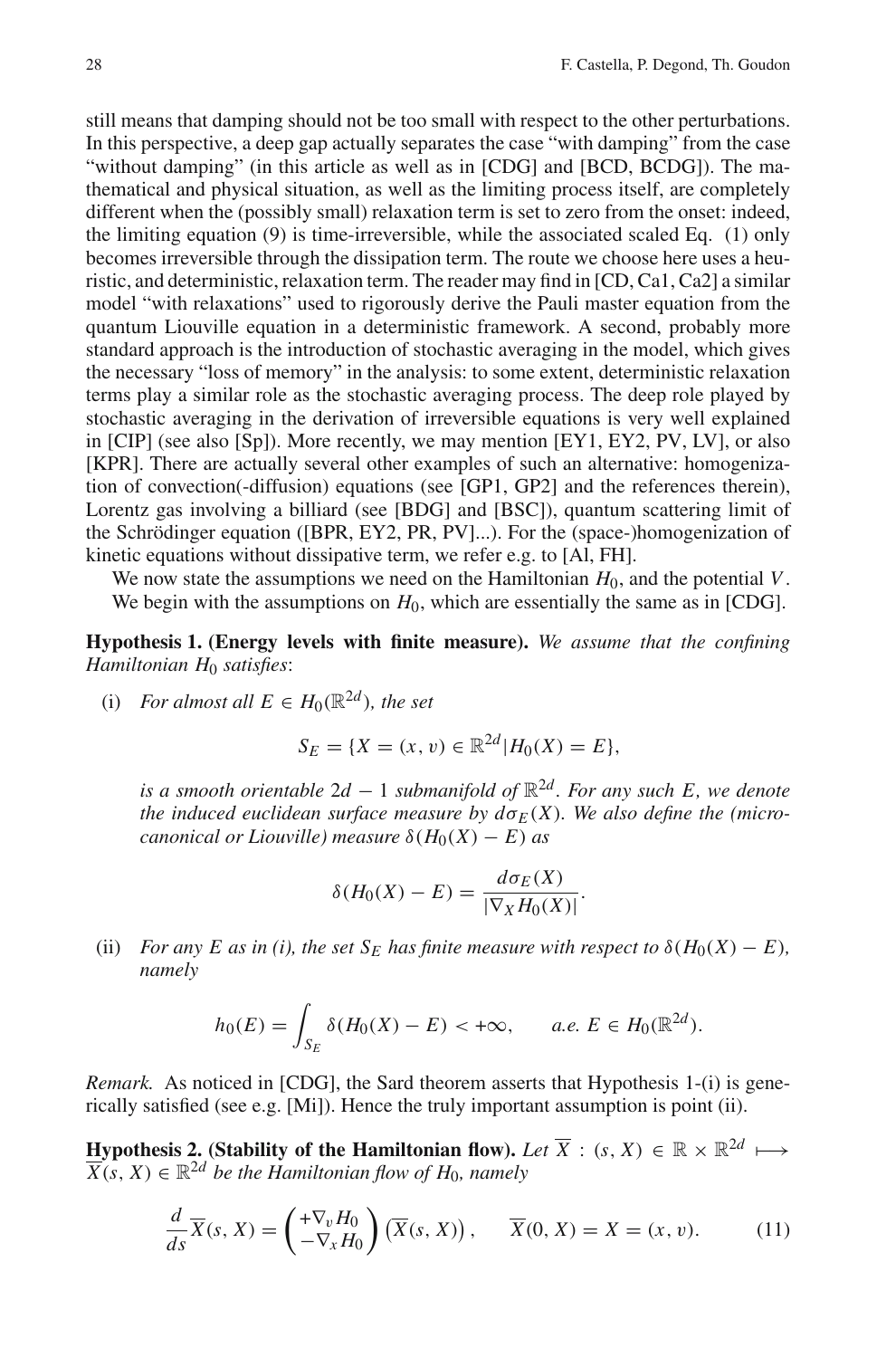*We assume that the linearized flow satisfies, for any s*  $> 0$  *and*  $X \in \mathbb{R}^{2d}$ *,* 

$$
\left| \frac{D\overline{X}}{DX}(s, X) \right| \le C(X) (1+s)^p,
$$
\n(12)

$$
\left| \frac{D^2 \overline{X}}{DX^2}(s, X) \right| \le C(X) (1+s)^p,
$$
\n(13)

*for some*  $C(X) \geq 0$  *which is locally bounded in* X, and some exponent  $p \geq 0$ *, independently of s.*

*Remark.* The analysis provided in [CDG] for (quasi-)periodic potentials only requires the first stability estimate (12). In the present text, estimate (13) is required as well. It may be somewhat relaxed into a locally Lipschitz bound of the form  $|D\overline{X}/DX(s, X +$  $Y - D\overline{X}/DX(s, X)| \leq C(X) |Y| (1+s)^p$ . We do not detail this unnecessary technical point.

*Remark.* The crucial assumptions on  $H_0$  are Hypothesis 1-(ii) and 2. The former allows to define the relaxation operator *Q* (see Lemma 1 below), while the latter is a strong stability assumption on the Hamiltonian flow of *H*<sub>0</sub>: according to (12), any two trajectories starting with nearby initial data should diverge at most polynomially with time. For the standard Hamiltonian  $H_0(X) = v^2/2 + V_0(x)$ , with  $V_0$  any 'reasonable' potential, we recall that the generic divergence of two nearby trajectories is more likely exponential in time. Naturally, Hypotheses 1 and 2 are fulfilled in the prototype case of the harmonic oscillator  $H_{\text{harm}}(X) = (x^2 + v^2)/2$ .

We mention that the stability Hypothesis 2 may be somewhat relaxed, so as to include the case of exponential divergence, *i.e.* the case when  $(1+s)^p$  is replaced by  $\exp(C_1 s)$  for some  $C_1 > 0$ . However, this can only be done at the (unreasonable) price of considering large enough values of the relaxation parameter  $\gamma$ , namely  $\gamma > C_1$ . We do not dwell on this aspect of the analysis.

As proved in [CDG], Hypothesis 1 allows to properly define the operators  $\Pi$  and  $P$ , as in (4) and (5). This gives a well-defined relaxation operator  $O = Id - P$  in (1). The basic observation is that the co-area formula reads, with the above notations

$$
\forall f \in L^{1}(\mathbb{R}^{2d}), \qquad \int_{\mathbb{R}^{2d}} f(X) dX = \int_{\mathbb{R}} \Pi f(E) h_{0}(E) dE. \tag{14}
$$

Armed with (14), one may indeed deduce (see [CDG]) the following

**Lemma 1.** *The operator P defined in* (4) *satisfies the following properties:*

(i)  $P$  *is a continuous projection operator on*  $L^p$  *spaces:* 

$$
P(Pf) = Pf, \t ||Pf||_{L^p(\mathbb{R}^{2d})} \le ||f||_{L^p(\mathbb{R}^{2d})} \t 1 \le p \le \infty.
$$

*Besides P is conservative: for any integrable function, we have*

$$
\int_{\mathbb{R}^{2d}} Pf \ dX = \int_{\mathbb{R}^{2d}} f \ dX.
$$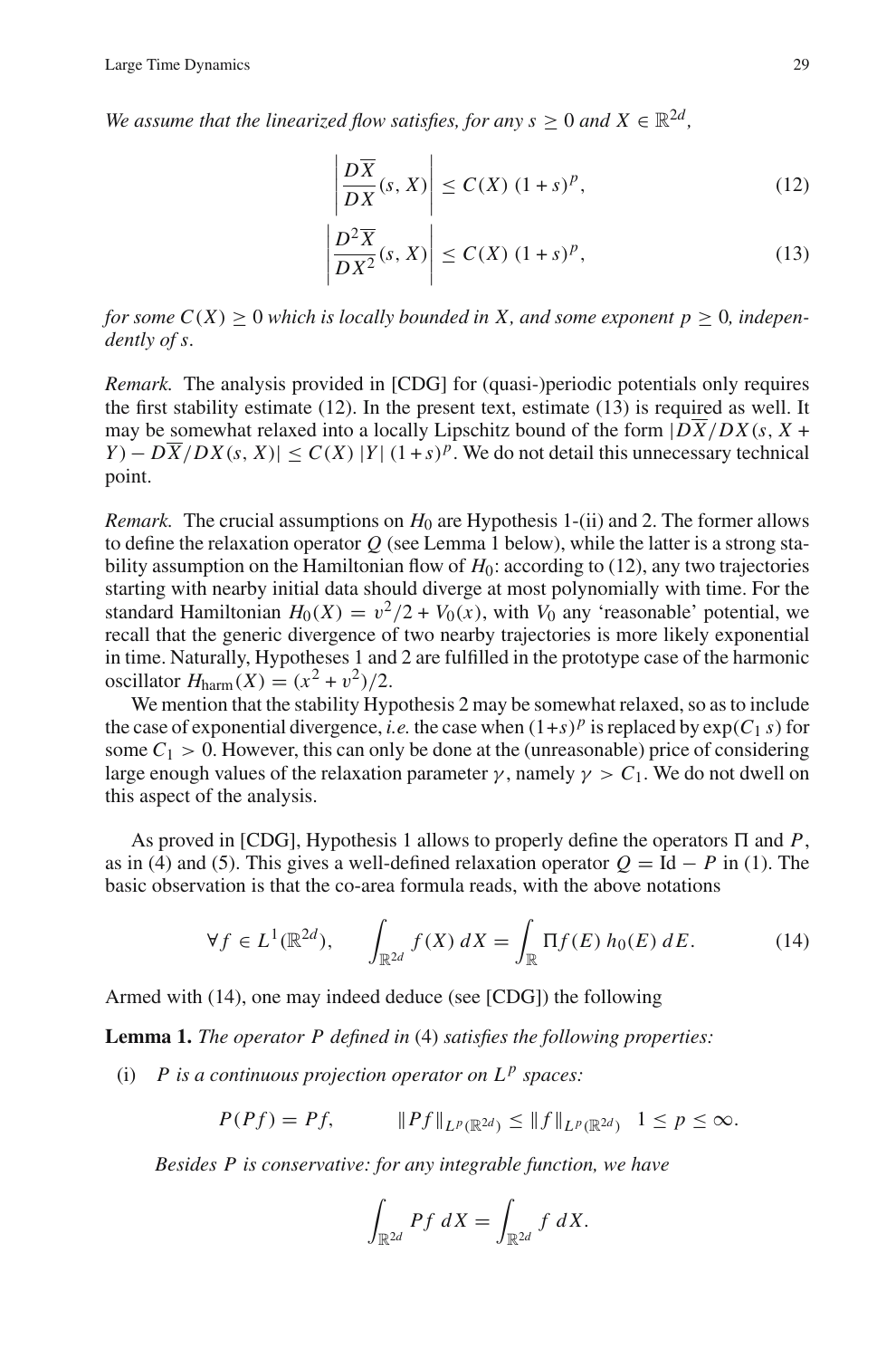(ii) *P* is self-adjoint with respect to the inner product of  $L^2(\mathbb{R}^{2d})$  (denoted  $\langle \cdot, \cdot \rangle$ *throughout the paper*)*: for any function*  $f \in L^2(\mathbb{R}^{2d})$  *and*  $\varphi : \mathbb{R} \to \mathbb{R}$  *such that*  $\varphi(H_0(X)) \in L^2(\mathbb{R}^{2d})$ *, we have* 

$$
\langle \varphi(H_0(X)), (\mathrm{Id} - P)f \rangle = 0.
$$

(iii) *P* is non negative: if  $f \ge 0$  *a.e.* X, then  $Pf \ge 0$  *a.e.* X as well. Moreover, the *stronger relation holds:*

$$
f \ge 0
$$
 a.e. X, and  $Pf = 0$  a.e.  $X \Longrightarrow f = 0$  a.e. X.

(iv) *The operators*  $f \mapsto Pf$  *and*  $f \mapsto \{H_0, f\}$  *are orthogonal, i.e. the relation* 

$$
P\left\{H_0, f\right\} = 0,
$$

*holds for any*  $f \in L^2(\mathbb{R}^{2d})$  *such that*  $\{H_0, f\} \in L^2(\mathbb{R}^{2d})$ *. Consequently, for any*  $f, g \in L^2(\mathbb{R}^{2d})$  *such that*  $\{H_0, f\}$  *and*  $\{H_0, g\}$  *in*  $L^2(\mathbb{R}^{2d})$ *, we have*

$$
P({H_0, f \, g) = -P(f\, {H_0, g}).
$$

(v) *The operator*  $Q = \text{Id} - P$  *is a bounded operator on*  $L^2(\mathbb{R}^{2d})$  *and the relation* 

$$
-\int_{\mathbb{R}^{2d}} Q(f)f\,dX = \int_{\mathbb{R}^{2d}} |Pf - f|^2\,dX \ge 0
$$

*holds for any*  $f \in L^2(\mathbb{R}^{2d})$ *.* 

(vi) *Let*  $V : \mathbb{R} \times \mathbb{R}^{2d} \to \mathbb{R}$  *be a*  $C^1$  *function. Let*  $\varphi \in C_c^{\infty}(\mathbb{R})$ *. We have* 

*P* {*V*(*t*),  $\omega$ (*H*<sub>0</sub>)} = 0.

*Remark.* Point (v) asserts that *Q* relaxes towards solutions to  $Pf = f$ , and the rate of convergence is unity. The proof of point (vi) relies on the equality

$$
P\{\mathcal{V}, \varphi(H_0)\}(X) = P(\{\mathcal{V}, H_0\})(X) \partial_E \varphi(H_0(X)) = 0.
$$

There remains to specify the behavior of the perturbing potential  $V(s, x)$  in the fast time variable *s*. This is the main new point in the present paper.

To motivate our approach, let us describe the situation in the quantum case, *i.e.* when analyzing (10) instead of (1). The key point in [BCD, BCDG] is the following: one may transform the original PDE (10) into an infinite dimensional ODE, which in turn very much behaves like a finite dimensional ODE with oscillatory coefficients (up to small remainder terms), of the form

$$
\frac{d}{dt}y_{\varepsilon}(t) = \psi\left(\frac{t}{\varepsilon^2}, y_{\varepsilon}(t)\right). \tag{15}
$$

As a consequence, the quantum problem (10) reduces, in essence, to performing an averaging procedure on the ODE (15). Now, the basic averaging theorem for ODE's (see e.g. [SV]) asserts that the solution  $y_{\varepsilon}(t)$  to any oscillatory ODE of the form (15), converges in some topology towards the solution of the averaged ODE

$$
\frac{d}{dt}y(t) = \langle \psi \rangle (y(t)) \qquad \left( = \lim_{T \to \infty} \frac{1}{T} \int_0^T \psi (s, y(t)) \, ds \right), \tag{16}
$$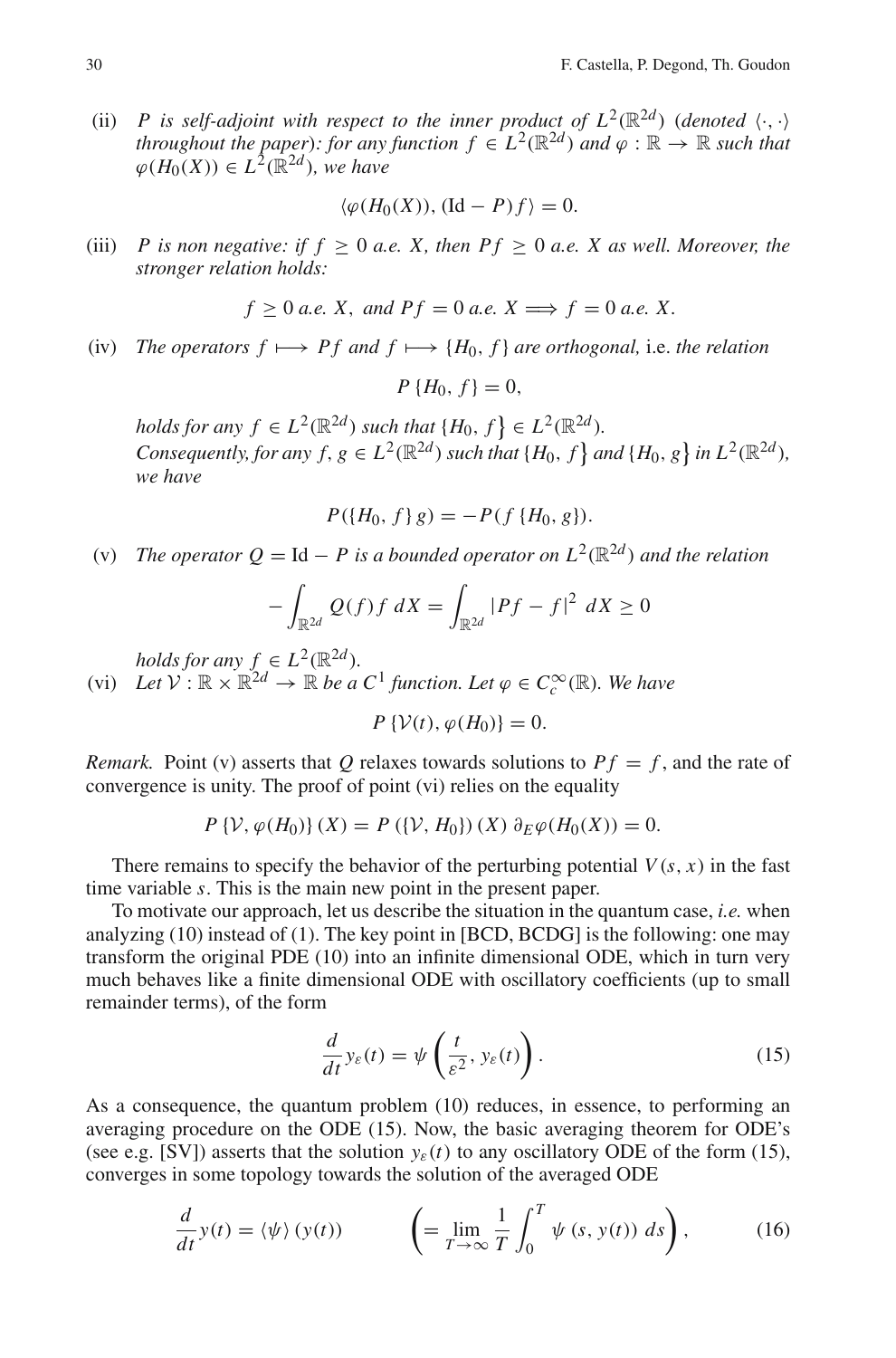provided the function  $\psi(s, z)$  has KBM dependence in the time variable *s*. We recall that a function  $\psi(s, z)$  is called a KBM function whenever the limit

$$
\langle \psi \rangle(z) = \lim_{T \to \infty} \frac{1}{T} \int_0^T \psi(s, z) \, ds \tag{17}
$$

exists, for every *z*. We refer to e.g. [SV] for the precise statements concerning averaging of ODE's. Periodic, quasi-periodic, or even almost-periodic functions of time, are obvious examples of KBM functions.

In the present paper, the analysis shows that an argument similar to the one used in the quantum context [BCD, BCDG] allows to transform the original PDE (1) into a PDE with oscillatory coefficients, of the form (roughly)

$$
\frac{\partial}{\partial t} y_{\varepsilon}(t, E) = \alpha \left( \frac{t}{\varepsilon^2}, E \right) \partial_E y_{\varepsilon}(t, E) + \beta \left( \frac{t}{\varepsilon^2}, E \right) \partial_{E, E}^2 y_{\varepsilon}(t, E), \tag{18}
$$

for some coefficients  $\alpha$  and  $\beta$ . This result is very much in the spirit of observation (15) above. The quantitative statement is Proposition 5 below, where the relevant coefficients are the two functions  $A(t/\varepsilon^2, X)$  and  $B(t/\varepsilon^2, X)$  entering Hypothesis 3. Keeping in mind the paradigm (15)–(16), the natural assumption is that the time dependent coefficients  $\alpha(s, E)$ ,  $\beta(s, E)$  (or  $A(s, E)$ ,  $B(s, E)$ ) should have well defined long time averages in *s*. When *V* is periodic or quasi-periodic in time, this requirement is easily met, since the relevant coefficients then are (quasi-)periodic in time as well [CDG]. The natural extension, which is the purpose of this paper, is the case when the coefficients  $\alpha$ ,  $\beta$  (or *A*, *B*) are merely KBM.

All these considerations motivate our main assumption on *V*:

# **Hypothesis 3. (Existence of long-time averages of** *V***)***.*

- (i) We assume that  $V \in C_b^3(\mathbb{R}^+ \times \mathbb{R}^d)$  is bounded with bounded derivatives up to *third order.*
- (ii) *Introduce the family of transport operators associated to the Hamiltonian flow of*  $H_0$

$$
\mathcal{S}_u(\varphi)(X) := \varphi\left(\overline{X}(u, X)\right).
$$

*For any*  $t \geq 0$ *, define the functions* 

$$
A(t, X) := \int_0^t e^{-\gamma u} \{ V(t), S_u \{ V(t + u), H_0 \} \} du,
$$
  

$$
B(t, X) := \int_0^t e^{-\gamma u} \{ V(t), H_0 \} \times S_u \{ V(t + u), H_0 \} du.
$$

*We assume that A and B admit long-time averages, in that the following limits exist in*  $L^{\infty}_{loc}(\mathbb{R}^{2d})$ *-weak-* $\star$ *:* 

$$
\langle A \rangle(X) := \lim_{T \to +\infty} \frac{1}{T} \int_0^T A(s, X) \, ds, \quad \langle B \rangle(X) := \lim_{T \to +\infty} \frac{1}{T} \int_0^T B(s, X) \, ds. \tag{19}
$$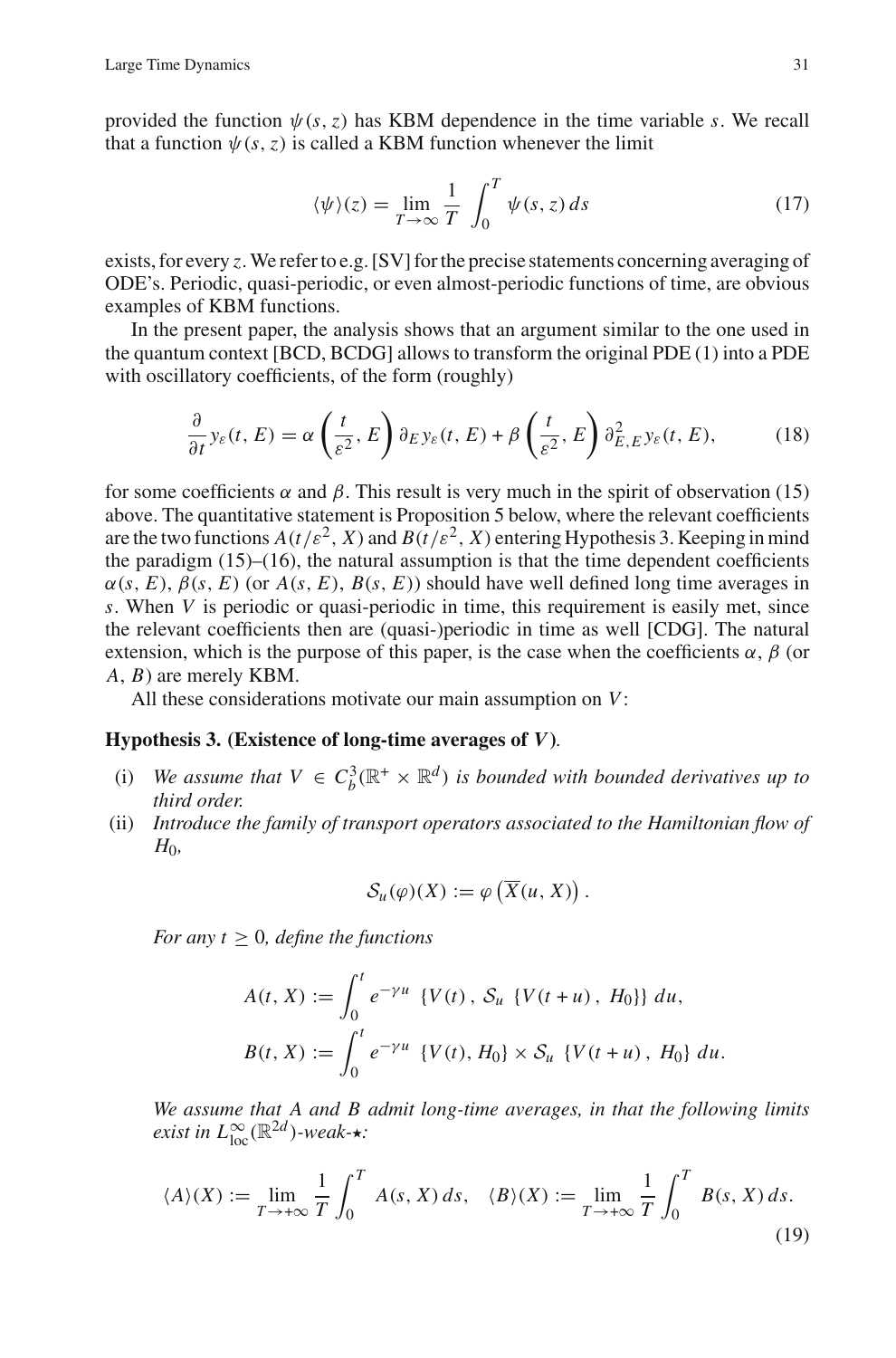(iii) *Furthermore, we assume that the following limits hold true*:

$$
A\left(\frac{t}{\varepsilon^2}, X\right) \to \langle A \rangle(X), \qquad B\left(\frac{t}{\varepsilon^2}, X\right) \to \langle B \rangle(X),
$$
  
in  $L_{\text{loc}}^{\infty}(\mathbb{R}^+ \times \mathbb{R}^{2d}) - \text{weak} \to \star.$  (20)

*Remark.* Assumption (i) may be somewhat relaxed in that *V* may be assumed  $C_b^2$ , with a Lipschitz second derivative, globally in time, locally in *X*. We do not detail this technical aspect.

The above assumption requires some comments.

An important hypothesis is point (i). Indeed, we show below (Proposition 2) that the assumed regularity on *V* and  $H_0$  implies the coefficients *A* and *B* are bounded, globally in time  $t \ge 0$ , and locally in *X*. Hence the sequences  $1/T \int_0^T \cdots$  are bounded in  $L^{\infty}_{loc}(\mathbb{R}^{2d})$ , and they possess (up to subsequences) weak- $\star$  limits as  $T \to \infty$ , limits that are automatically independent of time. This ensures the validity of statement (ii), of KBM type. The same argument shows the sequences  $A(t/\varepsilon^2, X)$  and  $B(t/\varepsilon^2, X)$ also are bounded in  $L^{\infty}_{loc}(\mathbb{R}^+ \times \mathbb{R}^{2d})$ , hence possess weak- $\star$  limits as  $\varepsilon \to 0$ . The point is, assertion (iii) requires these limits are independent of *t*. This in turn implies that  $A(t/\varepsilon^2, X)$  automatically goes to  $\langle A \rangle(X)$ , and similarly for *B*. In summary, assumption (iii) is considerably stronger than (ii). It should also be noted that, in the context of ODE's, the averaging of (15) only requires the long time averages  $1/T \int_0^T \psi(s, z) ds$ converge, while in the present PDE context, we do need the reinforced assumption (iii).

The remainder of this paper is devoted to the proof of Theorem 1.

#### **2. Proof of Theorem 1**

# *2.1. Two uniform bounds.* Our analysis starts with the

**Proposition 1.** *Suppose the initial data*  $f_0^{\varepsilon}$  *is bounded in*  $L^2(\mathbb{R}^{2d})$ *. Then,* 

(i) *The family*  $(f^{\varepsilon})_{\varepsilon>0}$  *is bounded in*  $L^{\infty}(\mathbb{R}^+; L^2(\mathbb{R}^{2d}))$ *.* 

(ii) The family 
$$
(g^{\varepsilon})_{\varepsilon>0} := \left(\frac{f^{\varepsilon} - Pf^{\varepsilon}}{\varepsilon}\right)_{\varepsilon>0}
$$
 is bounded in  $L^2(\mathbb{R}^+ \times \mathbb{R}^{2d})$ .

*Proof of Proposition 1.* We readily observe

$$
\frac{1}{2}\frac{d}{dt}\int_{\mathbb{R}^{2d}}|f^{\varepsilon}|^{2}dX=\gamma\int_{\mathbb{R}^{2d}}Q(f^{\varepsilon})f^{\varepsilon}dX=-\frac{\gamma}{\varepsilon^{2}}\int_{\mathbb{R}^{2d}}|Pf^{\varepsilon}-f^{\varepsilon}|^{2}dX\leq0,
$$

where Lemma 1-(vi) has been used.

For later convenience, we also state and prove the following easy, yet crucial, uniform bound on the coefficients  $A(t/\varepsilon^2, X)$  and  $B(t/\varepsilon^2, X)$  entering Hypothesis 3.

**Proposition 2.** *Suppose Hypotheses* 2 *and* 3 *are fulfilled. Let*  $0 < R < \infty$  *and set* 

$$
\mathcal{E}(R) := \{ X \in \mathbb{R}^{2d}, \ |H_0(X)| \le R \}, \quad B(R) := \{ X \in \mathbb{R}^{2d}, \ |X| \le R \}.
$$

(i) *There exists*  $0 < \rho(R) < \infty$  *such that any*  $X \in \mathcal{E}(R)$  *belongs to*  $B(\rho(R))$  *as well. Moreover, for any*  $X \in \mathcal{E}(R)$  *and*  $u \in \mathbb{R}$ *, we have*  $\overline{X}(u, X) \in B(0, \rho(R))$  *too.*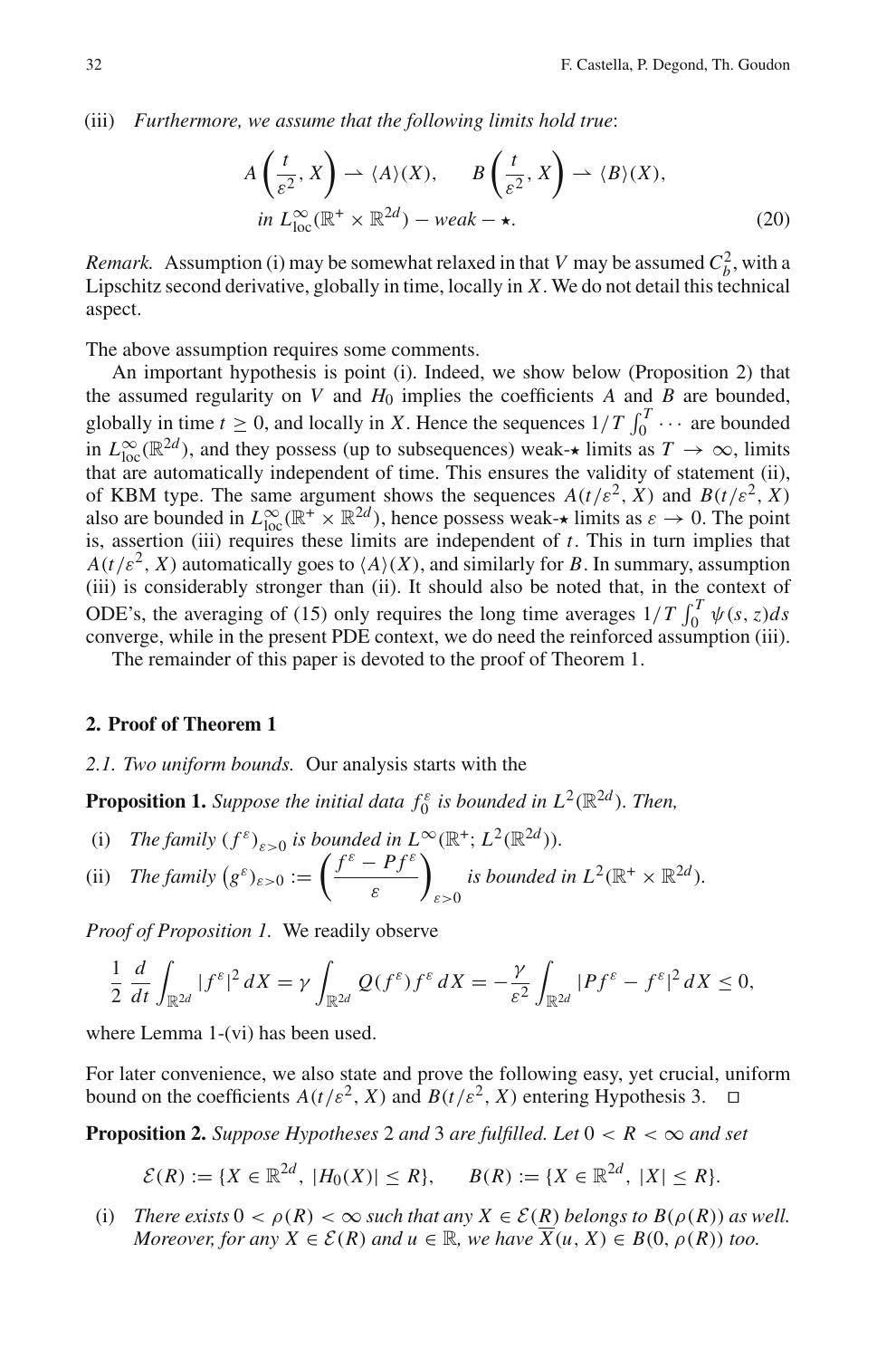(ii) *There exists a function*  $C(R)$ *, bounded for bounded values of*  $R > 0$ *, such that* 

$$
\sup_{\varepsilon>0} \sup_{t\geq 0} \sup_{X\in\mathcal{E}(R)} \left| \left\{ V(t/\varepsilon^2 - u) \, , \, H_0 \right\} \, \mathcal{S}_u \, \left\{ V(t/\varepsilon^2) \, , \, H_0 \right\} \right| \leq C(R),
$$
\n
$$
\sup_{\varepsilon>0} \sup_{t\geq 0} \sup_{X\in\mathcal{E}(R)} \left| \left\{ V(t/\varepsilon^2 - u) \, , \, \mathcal{S}_u \, \left\{ V(t/\varepsilon^2) \, , \, H_0 \right\} \right\} \right| \leq C(R) \, (1+u)^p,
$$

*whenever*  $u > 0$ *. The exponent p is as in Hypothesis 3.* 

(iii) *There exists a function*  $C(R)$ *, bounded for bounded values of*  $R > 0$ *, such that*<sup>1</sup>

$$
\sup_{\varepsilon>0} \sup_{t\geq 0} \sup_{X\in \mathcal{E}(R)} \left| A\left(\frac{t}{\varepsilon^2}, X\right) \right| \leq \frac{C(R)}{\gamma^{p+1}},
$$
\n
$$
\sup_{\varepsilon>0} \sup_{t\geq 0} \sup_{X\in \mathcal{E}(R)} \left| B\left(\frac{t}{\varepsilon^2}, X\right) \right| \leq \frac{C(R)}{\gamma}.
$$

*Here, functions A and B are as in Hypothesis 3.*

*Proof of Proposition 2.* The fact that  $H_0$  is confining (3) readily implies point (i). Next, point (ii) comes as an immediate consequence of the regularity assumptions we have made on  $H_0$  and *V*. Indeed, we may write, whenever  $\varepsilon > 0$ ,  $t \ge 0$ , and  $X \in \mathcal{E}(R)$ ,

$$
\left| \left\{ V(t/\varepsilon^2 - u) , H_0 \right\} \mathcal{S}_u \left\{ V(t/\varepsilon^2) , H_0 \right\} \right|
$$
  
\n
$$
\leq \|\nabla_x V\|_{L^\infty(\mathbb{R}\times B(\rho(R)))}^2 \|\nabla_v H_0\|_{L^\infty(B(\rho(R))}^2 \leq C(R),
$$

where  $C(R)$  is a locally bounded function of R. Similarly, we have

$$
\left| \left\{ V(t/\varepsilon^2 - u) \, , \, \mathcal{S}_u \left\{ V(t/\varepsilon^2) \, , \, H_0 \right\} \right\} \right|
$$
\n
$$
\leq \|\nabla_x V\|_{L^\infty(\mathbb{R} \times B(\rho(R)))} \times \left\| \frac{D\overline{X}(u, X)}{DX} \right\|_{L^\infty(B(\rho(R)))}
$$
\n
$$
\times \left( \|D_x^2 V\|_{L^\infty(\mathbb{R} \times B(\rho(R)))} \|\nabla_v H_0\|_{L^\infty(B(\rho(R)))}
$$
\n
$$
+ \|\nabla_x V\|_{L^\infty(\mathbb{R} \times B(\rho(R)))} \|D_{x,v}^2 H_0\|_{L^\infty(B(\rho(R)))} \right)
$$
\n
$$
\leq C(R) \times (1+u)^p.
$$

The last line uses Hypothesis 3.

Point (iii) is easily deduced, since, for any  $\varepsilon > 0$ ,  $t \ge 0$ , and  $X \in \mathcal{E}(R)$ , we have the two upper bounds

$$
|B(t/\varepsilon^2, X)| \le C(R) \int_0^{+\infty} e^{-\gamma u} du \le C(R) \gamma^{-1},
$$
  

$$
|A(t/\varepsilon^2, X)| \le C(R) \int_0^{+\infty} e^{-\gamma u} (1+u)^p du \le C(R) \gamma^{-p-1}.
$$

 $\Box$ 

<sup>&</sup>lt;sup>1</sup> Note that we implicitly assume here  $\gamma$  < 1 – this is no loss of generality.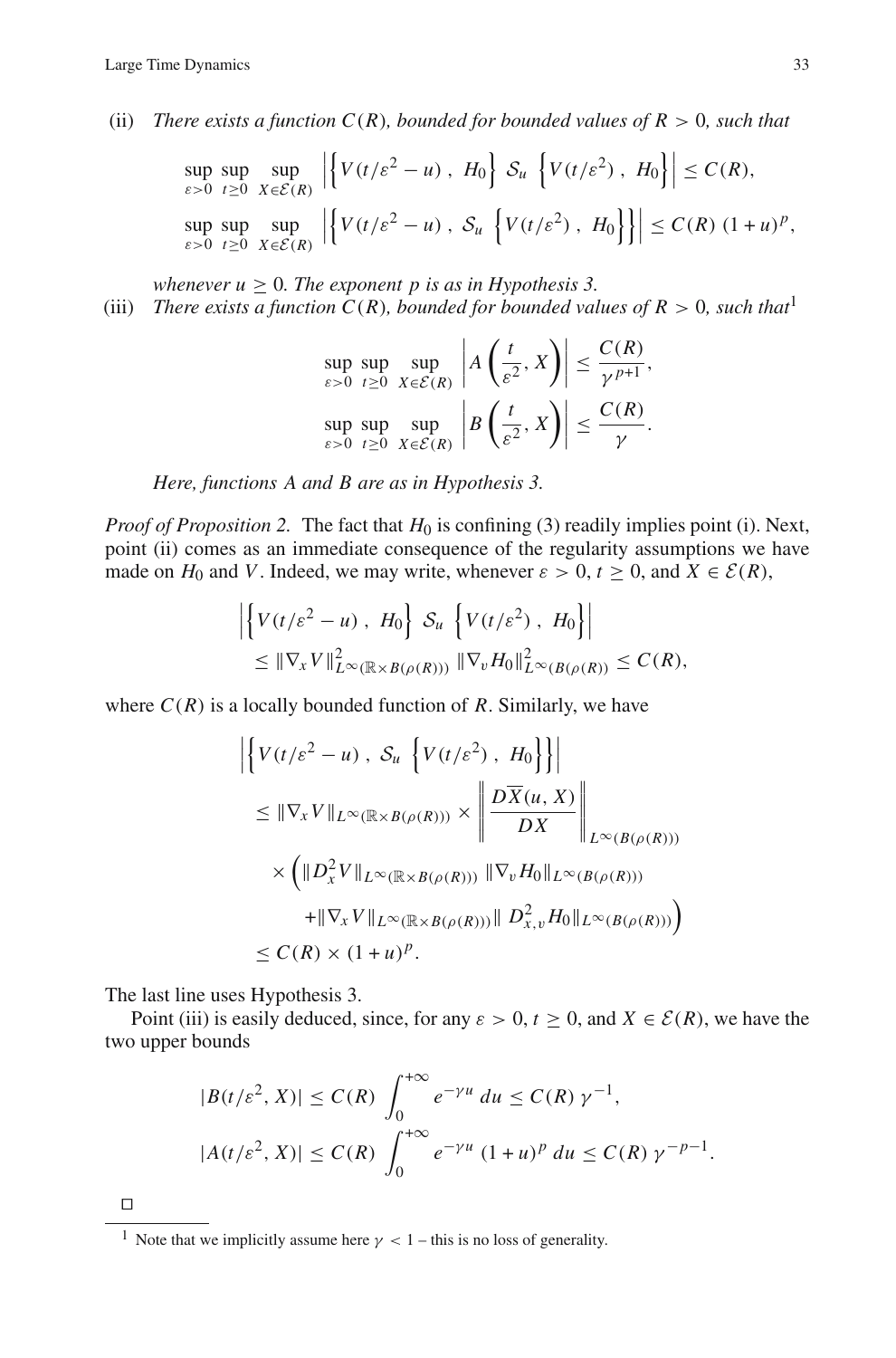*2.2. Obtaining an equation for P f<sup>ε</sup>.* The following result completes the previous Proposition 1, according to which  $f^{\varepsilon} = Pf^{\varepsilon} + O(\varepsilon)$ : we derive here an equation for *Pf<sup>ε</sup>*. We mention that the splitting  $f^{\varepsilon} = Pf^{\varepsilon} + \varepsilon g^{\varepsilon}$  into a (dominant) function of the energy, and a (smaller) fluctuation term, is partly motivated by a similar decomposition occurring in the quantum context, see [BCD, BCDG]. The crucial point is that the dominant function of the energy turns out to satisfy a closed equation (up to small remainder terms). Note that [CDG] follows a completely different approach, based on a double-scale convergence analysis for  $f^{\varepsilon}$  itself.

**Proposition 3.** *The function*  $Pf^{\varepsilon} = Pf^{\varepsilon}(t, X)$  *satisfies the equation* 

$$
\partial_t \left( P f^{\varepsilon} \right) (t, X) = L^{\varepsilon} \left( P f^{\varepsilon} \right) (t, X) + \varepsilon \left[ R^{\varepsilon} (t, X) + I^{\varepsilon} (t, X) \right]. \tag{1}
$$

*The leading term*  $L^{\varepsilon}(Pf^{\varepsilon})$  *is a second order, linear operator, with memory term and oscillatory coefficients. It has the value*

$$
L^{\varepsilon}\left(Pf^{\varepsilon}\right)(t,X) = \int_0^{t/\varepsilon^2} e^{-\gamma u} P\left\{V(t/\varepsilon^2), \ S_{-u}\left\{V(t/\varepsilon^2 - u), P f^{\varepsilon}(t-\varepsilon^2 u)\right\}\right\} du.
$$

*The remainder and initial terms*  $R^{\varepsilon}$  *and*  $I^{\varepsilon}$  *are* 

$$
R^{\varepsilon}(t, X) = \int_0^{t/\varepsilon^2} e^{-\gamma u} P \left\{ V(t/\varepsilon^2), S_{-u} \left\{ V(t/\varepsilon^2 - u), g^{\varepsilon}(t - \varepsilon^2 u) \right\} \right\} du,
$$
  

$$
I^{\varepsilon}(t, X) = -\varepsilon^{-1} e^{-\gamma t/\varepsilon^2} P \left\{ V(t/\varepsilon^2), S_{-t/\varepsilon^2} g_0^{\varepsilon} \right\}.
$$

The picture given in Proposition 3 is made complete through the next technical statement, according to which operators  $L^{\varepsilon}$ ,  $R^{\varepsilon}$ , and  $I^{\varepsilon}$  are bounded in some weak topology.

**Proposition 4.** *Let*  $\varphi$  :  $\mathbb{R} \to \mathbb{R}$  *be a*  $C^{\infty}$  *compactly supported function. Then, there exists a constant C* > 0*, depending on*  $\gamma$ *, supp(* $\varphi$ *), H<sub>0</sub> <i>and V, such the following estimates hold true*:

$$
\sup_{t\geq 0}\left|\int_{\mathbb{R}^{2d}} L^{\varepsilon}\left(P f^{\varepsilon}\right)(t,X)\,\varphi(H_{0}(X))\,dX\right|\leq C\,\|\varphi\|_{W^{2,\infty}(\mathbb{R})},\tag{2}
$$

$$
\int_0^\infty \left| \int_{\mathbb{R}^{2d}} R^\varepsilon(t, X) \, \varphi(H_0(X)) \, dX \right|^2 \, dt \le C \, \|\varphi\|_{W^{2, \infty}(\mathbb{R})}^2, \tag{3}
$$

$$
\int_0^\infty \left| \int_{\mathbb{R}^{2d}} I^\varepsilon(t, X) \, \varphi(H_0(X)) \, dX \right|^2 \, dt \le C \, \|\varphi\|_{W^{1, \infty}(\mathbb{R})}^2. \tag{4}
$$

*Proof of Proposition 3.* Proposition 1 naturally leads to splitting the original kinetic equation (1) on  $f^{\varepsilon}$  into an equation for  $P f^{\varepsilon}$ , and an equation on  $g^{\varepsilon} = (f^{\varepsilon} - P f^{\varepsilon})/\varepsilon$ . We have on the one hand

$$
\partial_t P f^{\varepsilon} = -\frac{1}{\varepsilon} P \left\{ V(t/\varepsilon^2), f^{\varepsilon} \right\} = -\frac{1}{\varepsilon} P \left\{ V(t/\varepsilon^2), P f^{\varepsilon} \right\} - \left\{ V(t/\varepsilon^2), g^{\varepsilon} \right\}
$$

$$
= -P \left\{ V(t/\varepsilon^2), g^{\varepsilon} \right\},
$$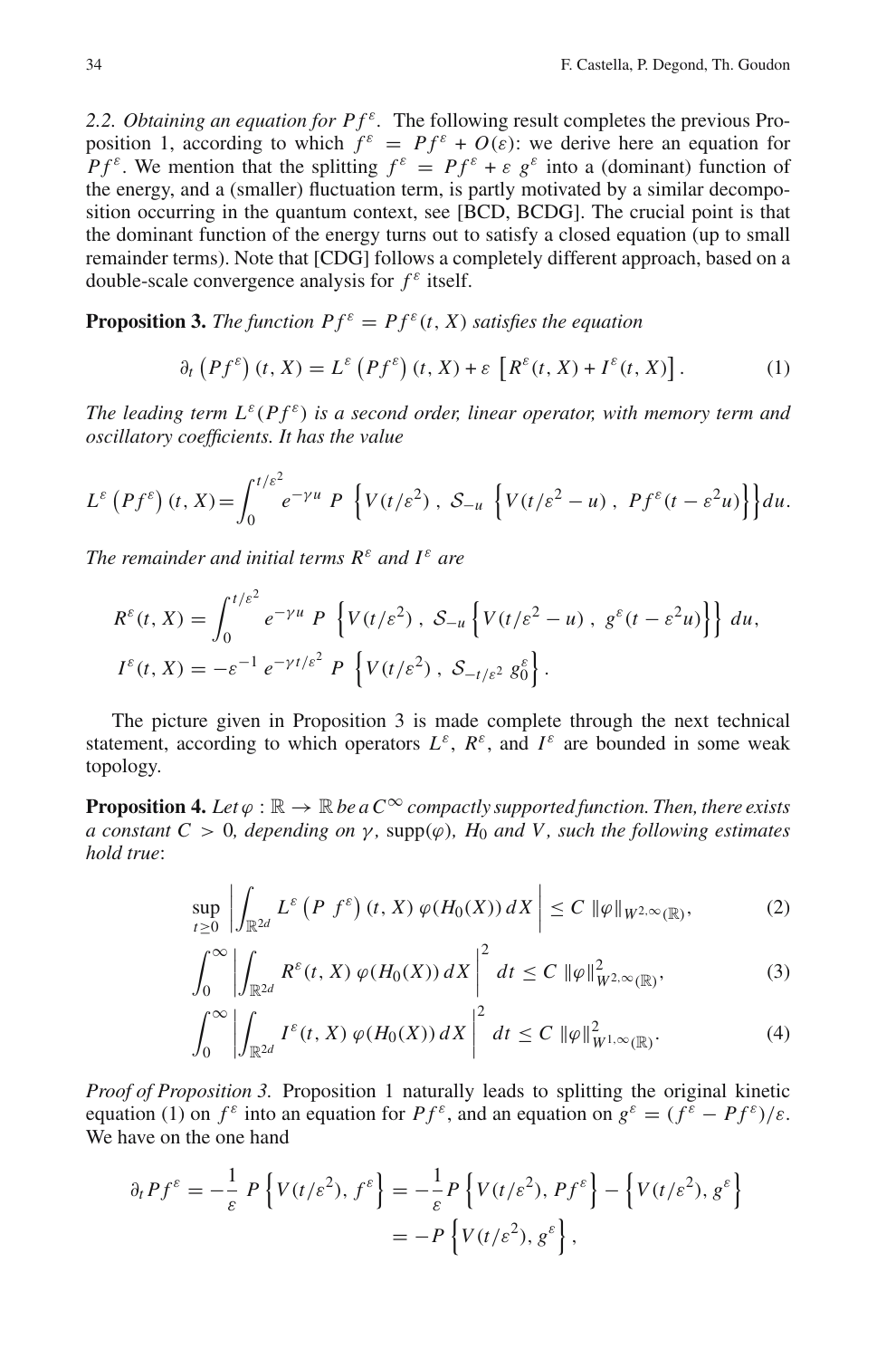(Lemma 1 has been used, which allows to cancel the  $O(1/\varepsilon)$  contribution), while, on the other hand

$$
\varepsilon^2 \partial_t g^{\varepsilon} + \left\{ H_0, g^{\varepsilon} \right\} + \gamma g^{\varepsilon} = - \left\{ V(t/\varepsilon^2), P f^{\varepsilon} \right\} - \varepsilon (\text{Id} - P) \left\{ V(t/\varepsilon^2), g^{\varepsilon} \right\}.
$$

Hence we arrive at a system with a particular triangular structure, namely,

$$
\partial_t P f^{\varepsilon} = -P \left\{ V(t/\varepsilon^2), g^{\varepsilon} \right\},\tag{5}
$$

$$
\varepsilon^2 \partial_t g^{\varepsilon} + \left\{ H_0, g^{\varepsilon} \right\} + \gamma g^{\varepsilon} = -\left\{ V(t/\varepsilon^2), P f^{\varepsilon} \right\} - \varepsilon (\text{Id} - P) \left\{ V(t/\varepsilon^2), g^{\varepsilon} \right\}. \tag{6}
$$

The similar (and crucial) structure is involved in the quantum case (see [BCD, BCDG]).

Exploiting this observation, one may first express  $g^{\varepsilon}$  as a function of  $Pf^{\varepsilon}$ : the method of characteristics readily gives

$$
g^{\varepsilon}(t, X) = e^{-\gamma t/\varepsilon^2} g_0^{\varepsilon} \left( \overline{X}(-t/\varepsilon^2, X) \right) - \int_0^{t/\varepsilon^2} e^{-\gamma u} \left\{ V(\cdot/\varepsilon^2), P f^{\varepsilon} \right\}
$$
  
 
$$
\times \left( t - \varepsilon^2 u, \overline{X}(-u, X) \right) du
$$
  
-
$$
\varepsilon \int_0^{t/\varepsilon^2} e^{-\gamma u} \left( \text{Id} - P \right) \left\{ V(\cdot/\varepsilon^2), g^{\varepsilon} \right\} \left( t - \varepsilon^2 u, \overline{X}(-u, X) \right) du. (7)
$$

Now, inserting (7) into (5) roughly gives a closed equation on  $Pf^{\varepsilon}$ , namely

$$
\partial_t (Pf^{\varepsilon}) = L^{\varepsilon} (Pf^{\varepsilon}) + \varepsilon \widetilde{R^{\varepsilon}} + \varepsilon I^{\varepsilon},
$$
  
with 
$$
\widetilde{R^{\varepsilon}} = \int_0^{t/\varepsilon^2} e^{-\gamma u} P \left\{ V(t/\varepsilon^2), (Id - P) S_{-u} \left\{ V(t/\varepsilon^2 - u), g^{\varepsilon}(t - \varepsilon^2 u) \right\} \right\} du.
$$

There remains to observe that, for any *u*, we have

$$
P\left\{V(t/\varepsilon^2),\ P\mathcal{S}_{-u}\left\{V(t/\varepsilon^2-u),\ g^\varepsilon(t-\varepsilon^2u)\right\}\right\}=0,
$$

by virtue of Lemma 1. Hence  $\widetilde{R^{\varepsilon}} = R^{\varepsilon}$ , and the proposition is proved.  $\square$ 

*Proof of Proposition 4.* Let us pick some  $R > 0$  such that supp  $\varphi \subset (-R, +R)$ . Proposition 2-(i) implies  $\varphi(H_0(X)) = 0$  whenever  $|X| \ge \rho(R)$ . Actually, using the energy conservation, the function  $S_u \varphi(H_0) \equiv \varphi(H_0)$  is supported in  $B(\rho(R))$  for any  $u \ge 0$ . This observation is used repeatedly below.

*First step: Proof of estimate (2) on*  $L^{\varepsilon}$ *.* Upon using the definition of  $L^{\varepsilon}$ , performing the obvious integration by parts, and systematically exploiting the identity  $\{V, \varphi(H_0)\}$  =  ${V, H_0} \partial_F \varphi(H_0)$  and so on, we obtain,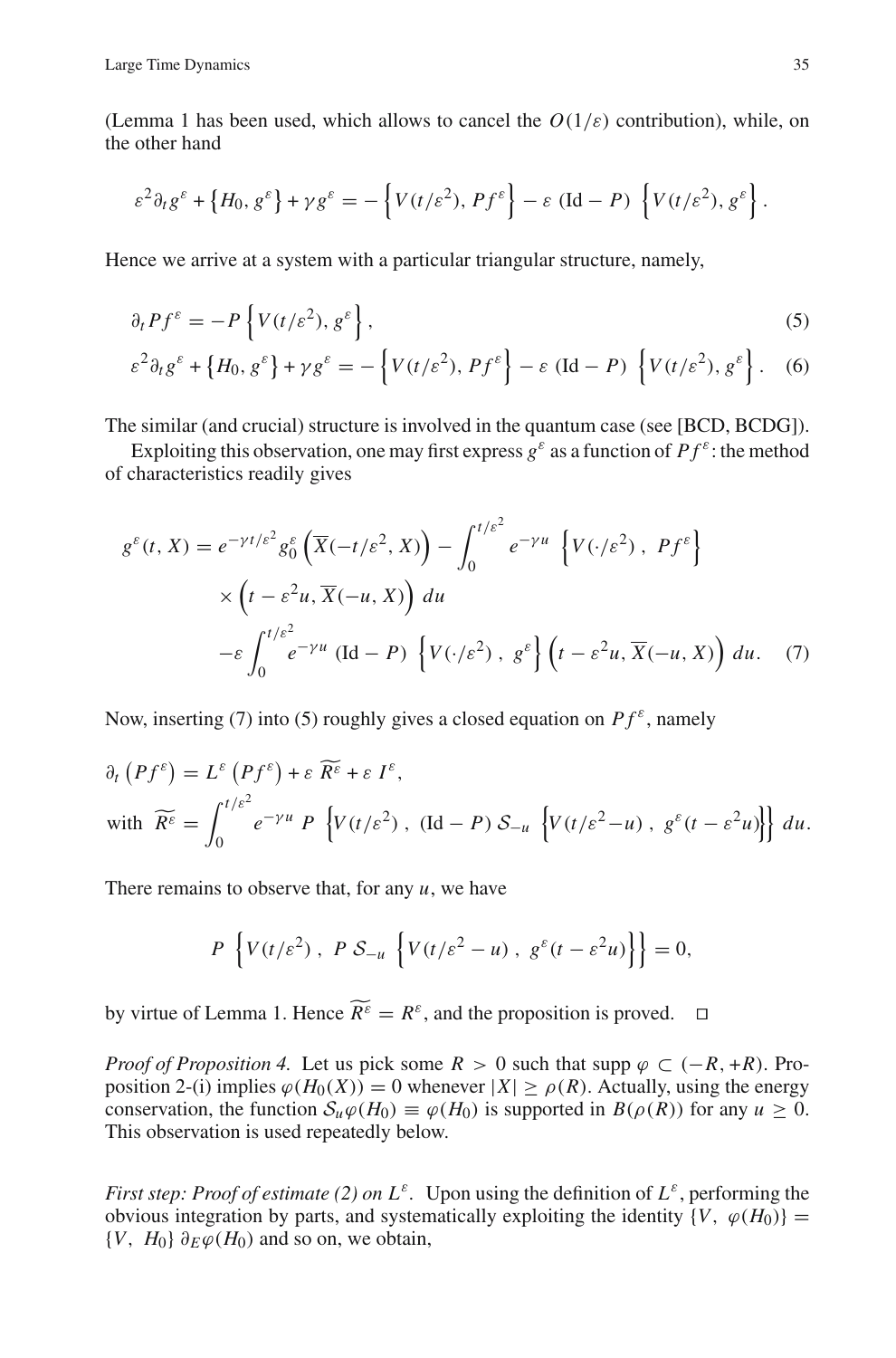$$
\int_{\mathbb{R}^{2d}} L^{\varepsilon}(Pf^{\varepsilon})(t, X) \varphi(H_{0}(X)) dX
$$
\n=
$$
\int_{\mathbb{R}^{2d}} \int_{0}^{t/\varepsilon^{2}} e^{-\gamma u} P\left\{V(t/\varepsilon^{2}), S_{-u}\left\{V(t/\varepsilon^{2} - u), Pf^{\varepsilon}(t - \varepsilon^{2}u)\right\}\right\} \varphi(H_{0}) du dX
$$
\n=
$$
\int_{\mathbb{R}^{2d}} \int_{0}^{t/\varepsilon^{2}} e^{-\gamma u} Pf^{\varepsilon}(t - \varepsilon^{2}u) \left\{V(t/\varepsilon^{2} - u), S_{u}\left\{V(t/\varepsilon^{2}), \varphi(H_{0})\right\}\right\} du dX
$$
\n=
$$
\int_{\mathbb{R}^{2d}} \int_{0}^{t/\varepsilon^{2}} e^{-\gamma u} Pf^{\varepsilon}(t - \varepsilon^{2}u) \left\{V(t/\varepsilon^{2} - u), S_{u}\left\{V(t/\varepsilon^{2}), H_{0}\right\} \partial_{E} \varphi(H_{0})\right\} du dX
$$
\n=
$$
\int_{\mathbb{R}^{2d}} \int_{0}^{t/\varepsilon^{2}} e^{-\gamma u} Pf^{\varepsilon}(t - \varepsilon^{2}u) \left[\left\{V(t/\varepsilon^{2} - u), H_{0}\right\} S_{u}\left\{V(t/\varepsilon^{2}), H_{0}\right\} \partial_{E}^{2} \varphi(H_{0})\right\} + \left\{V(t/\varepsilon^{2} - u), S_{u}\left\{V(t/\varepsilon^{2}), H_{0}\right\}\right\} \partial_{E} \varphi(H_{0})\right\} du dX.
$$

This together with Proposition 2-(ii) allows to estimate

$$
\left| \int_{\mathbb{R}^{2d}} L^{\varepsilon}(Pf^{\varepsilon})(t, X) \varphi(H_0) dX \right|
$$
  
\n
$$
\leq C(R) \|\varphi\|_{W^{2,\infty}(\mathbb{R})} \int_{\mathbb{R}^{2d}} \int_0^{t/\varepsilon^2} e^{-\gamma u} Pf^{\varepsilon}(t - \varepsilon^2 u) \mathbf{1}_{B(\rho(R))} (1 + u^p) du dX
$$
  
\n
$$
\leq C(R) \|\varphi\|_{W^{2,\infty}(\mathbb{R})} \|f^{\varepsilon}\|_{L^{\infty}(\mathbb{R}^+; L^2(\mathbb{R}^{2d}))} |B(\rho(R))|^{1/2} \int_0^{\infty} e^{-\gamma u} (1 + u^p) du
$$
  
\n
$$
\leq C(R) \gamma^{-p} \|\varphi\|_{W^{2,\infty}(\mathbb{R})},
$$

where the indicator function  $\mathbf{1}_{B(\rho(R))}$  is used to keep track of the compact support of  $\varphi$ , while the last estimate uses Proposition 1.

*Second step: Proof of estimate (3) on R<sup>ε</sup>.* The proof follows the same lines as before. Multiplying  $R^{\varepsilon}$  by the trial function  $\varphi(H_0)$  and performing the obvious integration by parts, we obtain

$$
\int_{\mathbb{R}^{2d}} R^{\varepsilon}(t, X) \varphi(H_0(X)) dX
$$
\n
$$
= \int_{\mathbb{R}^{2d}} \int_0^{t/\varepsilon^2} g^{\varepsilon}(t - \varepsilon^2 u) e^{-\gamma u} \left\{ V(t/\varepsilon^2 - u), S_u \left\{ V(t/\varepsilon^2), \varphi(H_0) \right\} \right\} du dX.
$$
\n
$$
= \int_{\mathbb{R}^{2d}} \int_0^{t/\varepsilon^2} g^{\varepsilon}(t - \varepsilon^2 u) e^{-\gamma u} \left[ \left\{ V(t/\varepsilon^2 - u), H_0 \right\} S_u \left\{ V(t/\varepsilon^2), H_0 \right\} \right] \partial_{E}^2 \varphi(H_0)
$$
\n
$$
+ \left\{ V(t/\varepsilon^2 - u), S_u \left\{ V(t/\varepsilon^2), H_0 \right\} \right\} \partial_E \varphi(H_0) du dX.
$$

As a consequence, using Proposition 2-(ii), we recover

$$
\int_0^{\infty} \left| \int_{\mathbb{R}^{2d}} R^{\varepsilon}(t, X) \, \varphi(H_0) \, dX \right|^2 \, dt
$$
\n
$$
\leq C(R) \, \|\varphi\|_{W^{2, \infty}(\mathbb{R})}^2 \, \int_0^{\infty} \left| \int_{\mathbb{R}^{2d}} \int_0^{t/\varepsilon^2} |g^{\varepsilon}(t - \varepsilon^2 u)| \, e^{-\gamma u} (1 + u^p) \, \mathbf{1}_{B(\rho(R))} \, du \, dX \right|^2 \, dt
$$
\n
$$
\leq C(R) \, \|\varphi\|_{W^{2, \infty}(\mathbb{R})}^2 \, \|g^{\varepsilon}\|_{L^2(\mathbb{R} \times \mathbb{R}^{2d})}^2 \, \gamma^{-2p} \leq C(R) \, \gamma^{-2p} \, \|\varphi\|_{W^{2, \infty}(\mathbb{R})}^2.
$$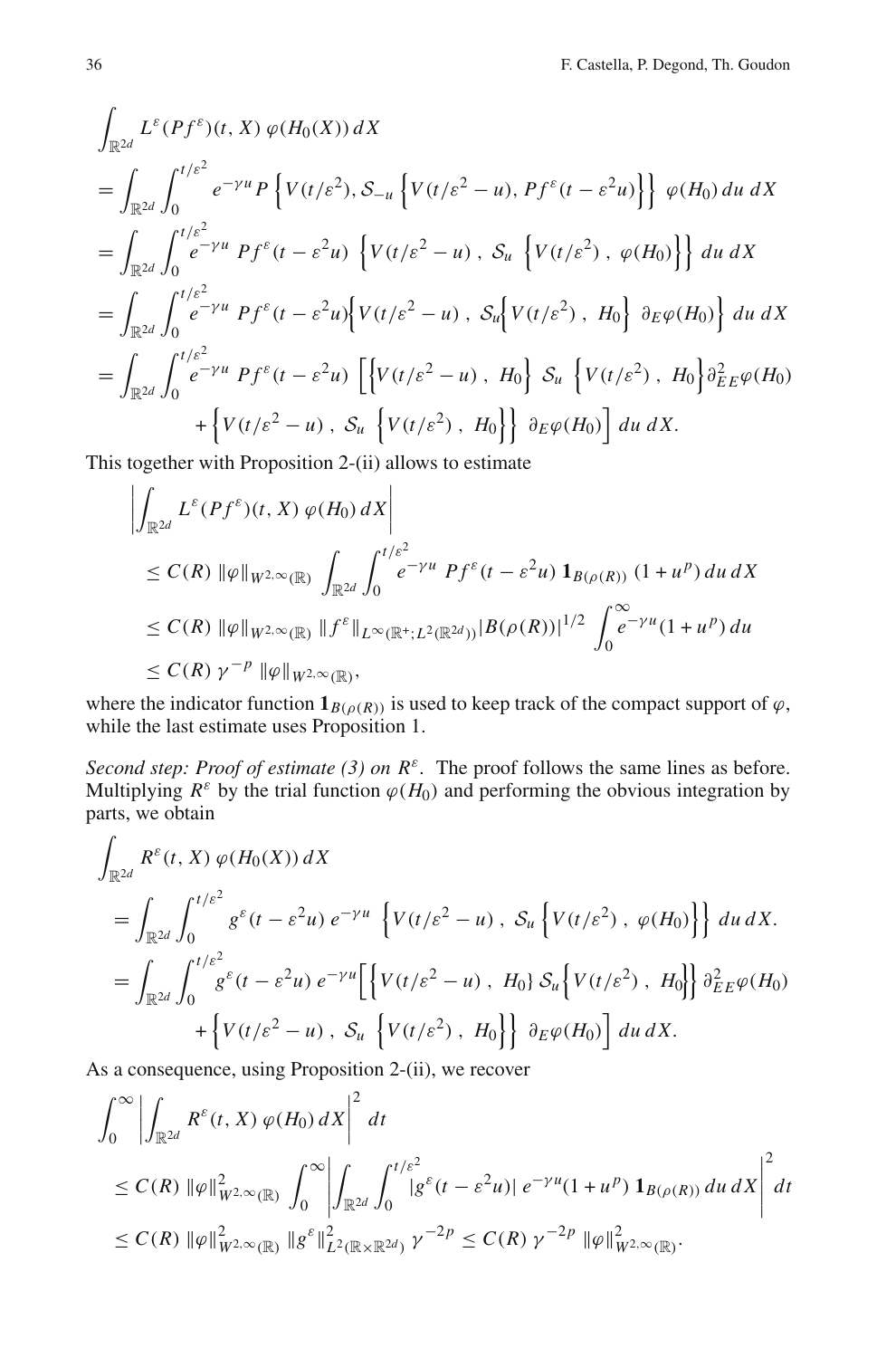The last estimate uses Proposition 1.

*Third step: Proof of estimate (4) on*  $I^{\varepsilon}$ *. We write* 

$$
\left| \int_{\mathbb{R}^{2d}} I^{\varepsilon}(t, X) \varphi(H_0) dX \right|
$$
  
\n
$$
= \left| \int_{\mathbb{R}^{2d}} \varepsilon^{-1} e^{-\gamma t/\varepsilon^2} g_0^{\varepsilon}(X) \mathcal{S}_{t/\varepsilon^2} \left\{ V(t/\varepsilon^2), H_0 \right\} \partial_E \varphi(H_0(X)) dX \right|
$$
  
\n
$$
\leq C(R) \|\varphi\|_{W^{1,\infty}(\mathbb{R})} \int_{\mathbb{R}^{2d}} \varepsilon^{-1} e^{-\gamma t/\varepsilon^2} |g_0^{\varepsilon}(X)| \mathbf{1}_{B(\rho(R))} dX
$$
  
\n
$$
\leq C(R) \|\varphi\|_{W^{1,\infty}(\mathbb{R})} \varepsilon^{-1} e^{-\gamma t/\varepsilon^2} \|f_0^{\varepsilon}\|_{L^2(\mathbb{R}^{2d})}. \right.
$$

Hence

$$
\int_0^{+\infty} \left| \int_{\mathbb{R}^{2d}} I^{\varepsilon}(t, X) \, \varphi(H_0) \, dX \right|^2 \, dt \leq C(R) \, \|\varphi\|_{W^{1,\infty}(\mathbb{R})} \int_0^{+\infty} \varepsilon^{-2} \, e^{-2\gamma t/\varepsilon^2} \, dt
$$

$$
\leq C(R) \, \gamma^{-1} \, \|\varphi\|_{W^{1,\infty}(\mathbb{R})}^2.
$$

This ends the proof of Proposition 4.  $\Box$ 

2.3. Analysis of the memory effect. Proposition 3 establishes the equation  $\partial_t(Pf^{\varepsilon}) =$  $L^{\varepsilon}(Pf^{\varepsilon})+O(\varepsilon)$ , where the operator  $L^{\varepsilon}$  is a second order differential operator involving both a memory effect (this is the term  $Pf^{\varepsilon}(t-\varepsilon^2u)$ ) and coefficients that oscillate in time (these are the terms  $V(t/\varepsilon^2)$  etc.). The next proposition allows to get rid of the memory effect, and to somewhat put in evidence the true difficulty of the present analysis, namely the presence of time oscillatory terms.

**Proposition 5.** *For any smooth test functions*  $\zeta(t) \in C_c^{\infty}(\mathbb{R}^+)$  *and*  $\varphi(E) \in C_c^{\infty}(\mathbb{R})$ *, we have*

$$
\int_{\mathbb{R}^{2d}} Pf_0^{\varepsilon}(X) \varphi(H_0(X)) \zeta(0) dX + \int_0^{\infty} \int_{\mathbb{R}^{2d}} Pf^{\varepsilon}(t, X) \varphi(H_0(X)) \zeta'(t) dt dX \n+ \int_0^{\infty} \int_{\mathbb{R}^{2d}} Pf^{\varepsilon}(t, X) \left[ A\left(\frac{t}{\varepsilon^2}, X\right) \partial_E \varphi(H_0) + B\left(\frac{t}{\varepsilon^2}, X\right) \partial_{EE}^2 \varphi(H_0) \right] \n\times \zeta(t) dX dt = O(\varepsilon),
$$
\n(8)

*where O*(ε) *is estimated by C*ε *for some C, independent of* ε*, which depends on the test functions*  $\zeta$  *and*  $\varphi$ *. Here, the coefficients*  $A(t/\varepsilon^2, X)$  *and*  $B(t/\varepsilon^2, X)$  *are defined in Hypothesis 3.*

*Proof of Proposition 5.* Propositions 3 and 4 readily give, upon testing Eq. (1) against  $\zeta(t) \varphi(H_0(X)),$ 

$$
\int_{\mathbb{R}^{2d}} (Pf^{\varepsilon})(0, X) \varphi(H_0(X)) \zeta(0) + \int_0^{\infty} \int_{\mathbb{R}^{2d}} (Pf^{\varepsilon})(t, X) \varphi(H_0(X)) \zeta'(t) + \int_0^{\infty} \int_{\mathbb{R}^{2d}} L^{\varepsilon}(Pf^{\varepsilon})(t, X) \varphi(H_0(X)) \zeta(t) dt dX = O(\varepsilon).
$$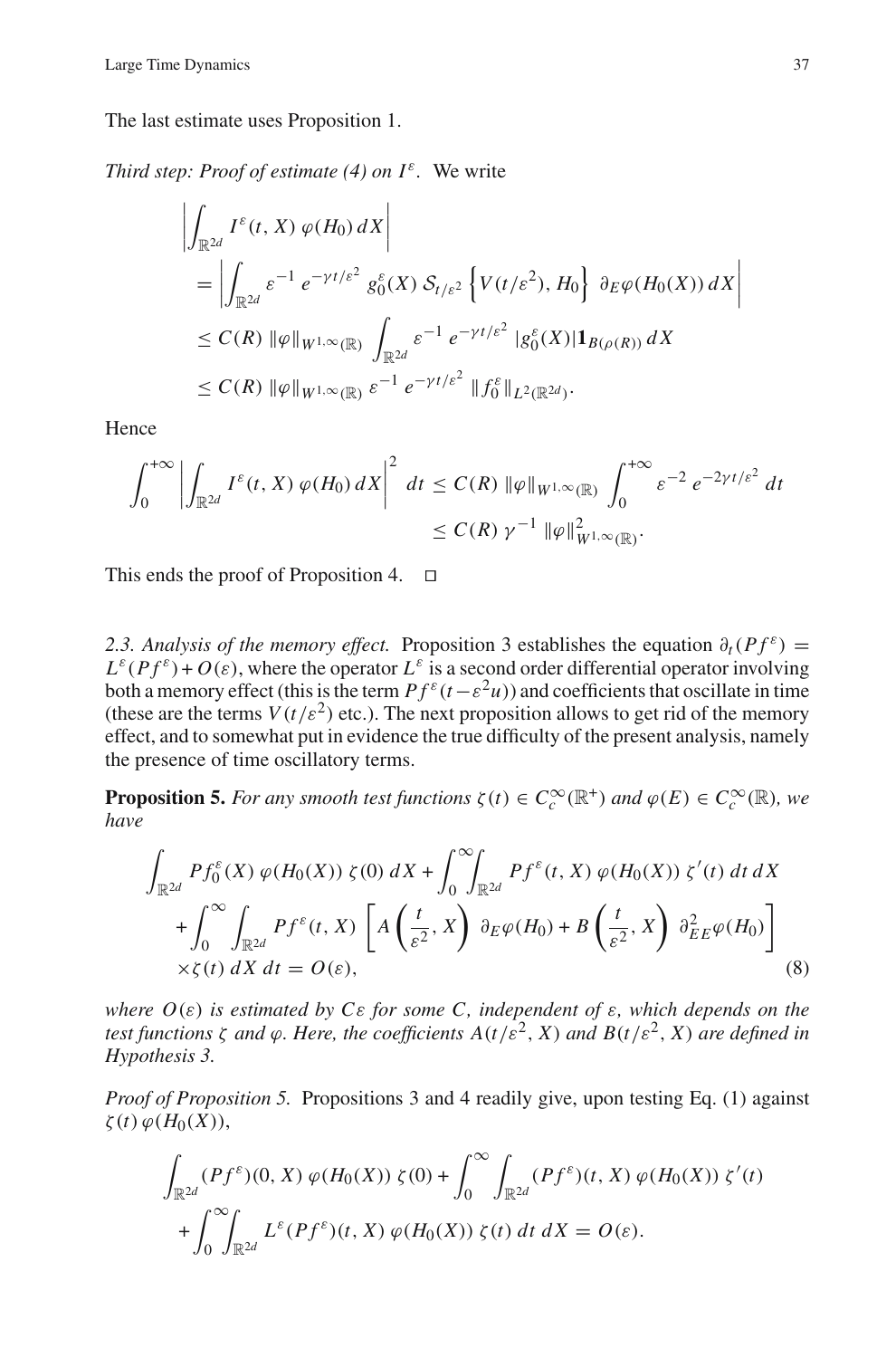Now, the proof of Proposition 4 (estimate (2)) provides the weak form of the operator *L*ε, namely

$$
\int_0^\infty \int_{\mathbb{R}^{2d}} L^{\varepsilon}(Pf^{\varepsilon})(t, X) \varphi(H_0(X)) \zeta(t) dt dX
$$
\n
$$
= \int_0^\infty \int_{\mathbb{R}^{2d}} \int_0^{t/\varepsilon^2} e^{-\gamma u} Pf^{\varepsilon}(t, X)
$$
\n
$$
\times \left[ \left\{ V(t/\varepsilon^2), H_0 \right\} \mathcal{S}_u \left\{ V(t/\varepsilon^2 + u), H_0 \right\} \frac{\partial^2_{E}}{\partial_{E}^2 \varphi(H_0)} + \left\{ V(t/\varepsilon^2), \mathcal{S}_u \left\{ V(t/\varepsilon^2 + u), H_0 \right\} \right\} \frac{\partial^2_{E}}{\partial_{E}^2 \varphi(H_0)} \frac{\partial^2_{E}}{\partial_{E}^2 \varphi(H_0)} d\mu dX dt. (9)
$$

In order to replace  $\zeta(t + \varepsilon^2 u)$  by  $\zeta(t)$  in (9), we evaluate the difference (here, we do not rewrite the exact value of the term between brackets),

$$
\left| \int_0^\infty \int_{\mathbb{R}^{2d}} \int_0^{t/\varepsilon^2} e^{-\gamma u} P f^\varepsilon(t, X) [\cdots] \left[ \zeta(t + \varepsilon^2 u) - \zeta(t) \right] du \, dX \, dt \right|
$$
  
\n
$$
\leq \varepsilon^2 \times T \, \|\zeta'\|_{L^\infty} \times \int_0^{t/\varepsilon^2} u \, e^{-\gamma u} \, \|P f^\varepsilon\|_{L^\infty(\mathbb{R}^+; L^2(\mathbb{R}^{2d}))} \, \|[\cdots]\|_{L^2(\mathbb{R}^{2d})} \, du
$$
  
\n
$$
\leq \varepsilon^2 \times T \, \| \zeta' \|_{L^\infty} \times C(R) \, \| \varphi \|_{W^{2,\infty}} \times \int_0^{t/\varepsilon^2} u \, (1 + u)^p \, e^{-\gamma u} \, du
$$
  
\n
$$
\leq C \, \varepsilon^2,
$$

where we used Propositions 1 and 2, and the last constant *C* depends on *T*,  $R$ ,  $\gamma$ ,  $\varphi$  and  $\zeta$ . The proposition is proved.  $\square$ 

*2.4. Compactness properties.* According to Proposition 5, the limiting dynamics of *P*  $f^{\varepsilon}$  may be obtained upon averaging out the coefficients  $A(t/\varepsilon^2, X)$  and  $B(t/\varepsilon^2, X)$ in Eq. (8). The averaging procedure naturally needs bounds together with compactness properties. These elements are essentially gathered in Proposition 6. Yet the compactness at hand is not enough to conclude at once, since Eq. (8) involves products of weakly convergent sequences  $Pf^{\varepsilon}(t, X) \times A(t/\varepsilon^2, X)$  and  $Pf^{\varepsilon}(t, X) \times B(t/\varepsilon^2, X)$ . The crucial point, which allows to deal with such products, is that the function  $Pf^{\varepsilon}(t, X)$  possesses some compactness in the time variable *t*, while  $A(t/\varepsilon^2, X)$  and  $B(t/\varepsilon^2, X)$  have some compactness in the phase-space variable *X*. Based on this observation Proposition 7 shows one can pass to the weak limit in the above products. The idea of exploiting this particular structure in products of weakly convergent sequences is borrowed from a similar observation made in [Li] in a different context. It may also be seen as a version of the compensated-compactness principle.

Let us come to the details. We first state

## **Proposition 6.** *Take any time*  $T > 0$ *.*

(i) *The sequence*  $(\partial_t [h_0(E) (\Pi f^{\varepsilon})(t, E)])_{\varepsilon > 0}$  *is bounded in*  $L^2(0, T; W_{loc}^{-2,1}(\mathbb{R}))$ *. As a corollary, the sequence*  $(h_0(E) (\Pi \tilde{f}^{\varepsilon})(t, E))_{\varepsilon > 0}$  *is relatively compact in*  $C^0([0, T]; L^2_{loc}(\mathbb{R})$  – weak), and the sequence  $((\widetilde{P}f^{\varepsilon})(t, X))_{\varepsilon > 0}$  is relatively *compact in*  $C^0([0, T]; L^2_{loc}(\mathbb{R}^{2d}) - \text{weak}).$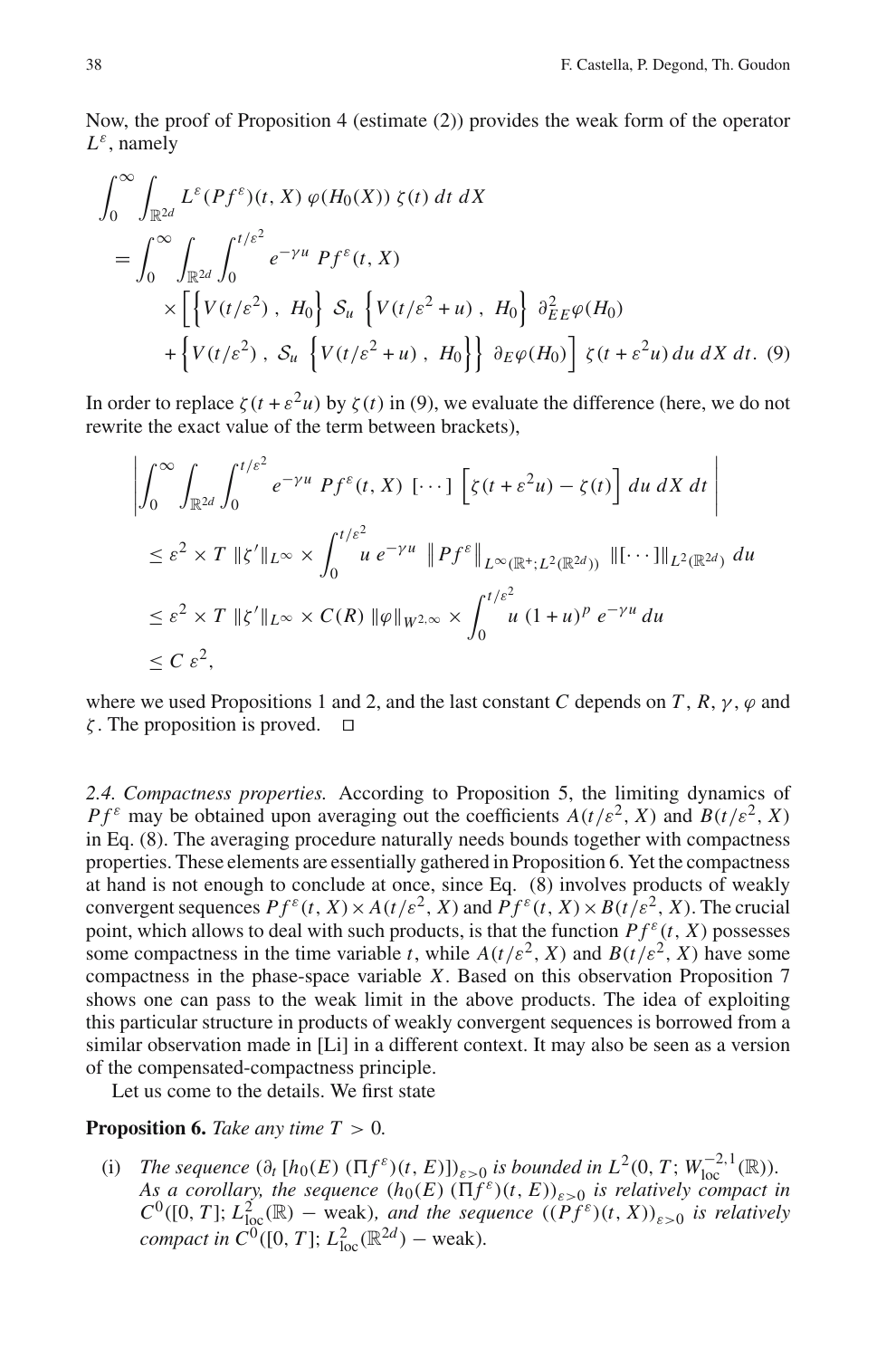(ii) *There exists a function*  $F(t, E) \in C^0(\mathbb{R}^+; L^2(\mathbb{R}))$  *such that, up to extracting subsequences, the family*  $h_0(E)$  ( $\Pi f^{\varepsilon}(t, E)$ ) *converges to*  $h_0(E)$   $F(t, E)$  *in*  $C^0([0, T]; L^2_{loc}(\mathbb{R})$  – weak), while the sequence  $(Pf^{\varepsilon})(t, X)$  converges to *F*(*t*, *H*<sub>0</sub>(*X*)) *in C*<sup>0</sup>([0, *T*]; *L*<sub>1</sub><sup>2</sup><sub>0c</sub>( $\mathbb{R}^{2d}$ ) – weak).

*Remark.* We draw the reader's attention to the following important difficulty. Proposition 6 asserts the sequence  $((Pf^{\varepsilon})(t, X))_{\varepsilon > 0}$  has some compactness in time. This is due to the fact that, when going to the energy variable  $E$ , the associated sequence  $(h_0(E) (\Pi f^{\varepsilon})(t, E))_{\varepsilon>0}$  is once differentiable in time, with values lying in the negative Sobolev space  $W^{-2,1}(\mathbb{R})$ , uniformly in *t* and  $\varepsilon$ . Note however that, though both sequences  $((Pf^{\varepsilon})(t, X))_{\varepsilon>0}$  and  $(h_0(E) (\Pi f^{\varepsilon})(t, E))_{\varepsilon>0}$  are roughly the same object, yet the time derivative of the sequence  $((Pf^{\varepsilon})(t, X))_{\varepsilon > 0}$  does not belong to a negative Sobolev space in any obvious way.

From Proposition 6, we are able to deduce

**Proposition 7.** *Take two arbitrary test functions*  $\zeta(t) \in C_c^{\infty}(\mathbb{R}^+)$  *and*  $\varphi(E) \in C_c^{\infty}(\mathbb{R})$ *. The following convergence result holds*:

$$
\int_0^\infty \int_{\mathbb{R}^{2d}} (Pf^\varepsilon)(t, X) A\left(\frac{t}{\varepsilon^2}, X\right) \zeta(t) \varphi(H_0(X)) dt dX
$$
  

$$
\to \int_0^\infty \int_{\mathbb{R}^{2d}} F(t, H_0(X)) \langle A \rangle(X) \zeta(t) \varphi(H_0(X)) dt dX.
$$

*Similarly, we have,*

$$
\int_0^\infty \int_{\mathbb{R}^{2d}} (Pf^\varepsilon)(t, X) B\left(\frac{t}{\varepsilon^2}, X\right) \zeta(t) \varphi(H_0(X)) dt dX
$$
  

$$
\longrightarrow \limits_{\varepsilon \to 0} \int_0^\infty \int_{\mathbb{R}^{2d}} F(t, H_0(X)) \langle B \rangle(X) \zeta(t) \varphi(H_0(X)) dt dX.
$$

*Proof of Proposition 6.* The whole proposition is essentially a consequence of Proposition 3 combined with the co-area formula (14). We write, taking a compactly supported test function  $\varphi \in W^{2,\infty}(\mathbb{R}),$ 

$$
\int_{\mathbb{R}} \partial_t \left( h_0(E) \left( \Pi f^{\varepsilon} \right) (t, E) \right) \varphi(E) dE
$$
\n
$$
= \int_{\mathbb{R}^{2d}} \partial_t \left( P f^{\varepsilon} \right) (t, X) \varphi(H_0(X)) dX \quad \text{(using the co-area formula)}
$$
\n
$$
= \int_{\mathbb{R}^{2d}} \left[ L^{\varepsilon} \left( P f^{\varepsilon} \right) + \varepsilon R^{\varepsilon} + \varepsilon I^{\varepsilon} \right] (t, X) \varphi(H_0(X)) dX \quad \text{(using Proposition 3).}
$$

Hence, using Proposition 4, we may upper-bound,

$$
\int_0^T \left[ \int_{\mathbb{R}} \partial_t \left( h_0(E) \left( \Pi f^{\varepsilon}(t,E) \right) \varphi(E) \, dE \right]^2 \, dt \leq C \, \|\varphi\|_{W^{2,\infty}(\mathbb{R})}^2,
$$

and the sequence  $(\partial_t [h_0(E) (\Pi f^{\varepsilon})(t, E)])_{\varepsilon > 0}$  is bounded in  $L^2(0, T; W_{loc}^{-2,1}(\mathbb{R}))$ .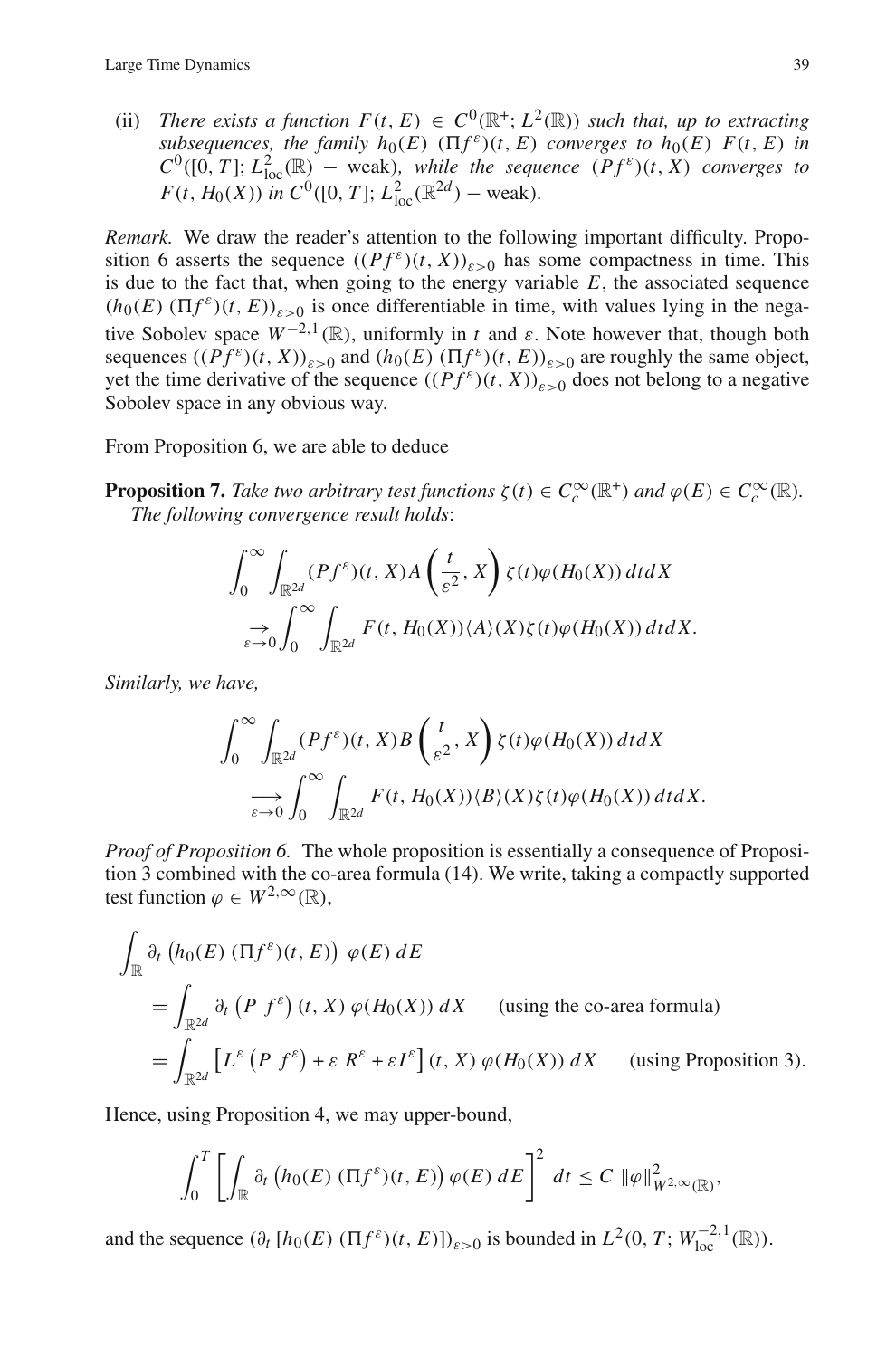On the other hand, Proposition 1 and the co-area formula allow to similarly establish that the sequence  $(h_0(E) (\Pi f^{\varepsilon})(t, E))_{\varepsilon > 0}$  is bounded in  $L^{\infty}(\mathbb{R}^+; L^2_{loc}(\mathbb{R}))$ . Indeed, taking a compactly supported test function  $\varphi \in L^2(\mathbb{R})$ , we may write

$$
\left| \int_{\mathbb{R}} h_0(E) \left( \Pi f^{\varepsilon} \right) (t, E) \varphi(E) dE \right| = \left| \int_{\mathbb{R}^{2d}} \left( P \ f^{\varepsilon} \right) (t, X) \varphi(H_0(X)) dX \right| \leq C \, \|\varphi(H_0(X))\|_{L^2(\mathbb{R}^{2d})} \leq C \, \|\varphi\|_{L^2(\mathbb{R})},
$$

where the first inequality uses Proposition 1 and the second estimate uses once again that  $H_0$  is confining.

Therefore, standard compactness results give that the sequence  $(h_0(E) \times Tf^{\epsilon})$  $(t, E)$ <sub> $\varepsilon > 0$ </sub> is relatively compact in  $C^0([0, T]; L^2_{loc}(\mathbb{R})$  – weak). Hence the existence of  $F(t, E) \in C^0([0, T]; L^2_{loc}(\mathbb{R}))$  such that  $h_0(E) (\Pi f^{\varepsilon})(t, E)$  goes to  $h_0(E) F(t, E)$ in  $C^0([0, T]; L^2_{loc}(\mathbb{R})$  – weak), as  $\varepsilon \to 0$ .

Besides, using the co-area formula again gives the similar compactness property for the sequence  $((Pf^{\varepsilon})(t, X))_{\varepsilon > 0}$ . Indeed, taking a compactly supported test function  $\psi(X) \in L^2(\mathbb{R}^{2d})$ , we may write

$$
\int_{\mathbb{R}^{2d}} (Pf^{\varepsilon})(t, X) \psi(X) dX = \int_{\mathbb{R}} h_0(E) (\Pi f^{\varepsilon})(t, E) (\Pi \psi)(E) dE
$$
  

$$
\longrightarrow \int_{\mathbb{R}} h_0(E) F(t, E) (\Pi \psi)(E) dE = \int_{\mathbb{R}^{2d}} F(t, H_0(X)) \psi(X) dX,
$$

where the convergence is uniform as *t* varies in compact subsets of  $\mathbb{R}^+$  (thanks to the previous result). The proposition is now proved.  $\Box$ 

*Proof of Proposition 7.* We only prove the first convergence result, the other one being completely similar.

Our proof closely follows that of a similar statement, given in [Li] (Lemma 5.1, p. 12).

We choose two cutoff functions in time, resp. in space,  $\Phi(X) \in C_c^{\infty}(\mathbb{R}^{2d})$  and  $\chi(t) \in C_c^{\infty}(\mathbb{R}^+)$ , such that  $\Phi \ge 0$ ,  $\chi \ge 0$ ,  $\int \Phi = 1$ ,  $\int \chi = 1$ . Associated with these regularizing function, we take a small parameter  $\delta > 0$ , and set

$$
\chi_{\delta}(t) := \frac{1}{\delta} \chi\left(\frac{t}{\delta}\right), \quad \Phi_{\delta}(X) := \frac{1}{\delta^{2d}} \Phi\left(\frac{X}{\delta}\right),
$$

together with

$$
(Pf^{\varepsilon})_{\delta}(t, X) := \int_{\mathbb{R}^{+}} (Pf^{\varepsilon})(t + s, X) \chi_{\delta}(s) ds,
$$
  

$$
F_{\delta}(t, X) := \int_{\mathbb{R}^{+}} F(t + s, X) \chi_{\delta}(s) ds,
$$
  

$$
A_{\delta} \left( \frac{t}{\varepsilon^{2}}, X \right) := \int_{\mathbb{R}^{2d}} A \left( \frac{t}{\varepsilon^{2}}, X - Y \right) \Phi_{\delta}(Y) dY,
$$
  

$$
\langle A \rangle_{\delta}(X) := \int_{\mathbb{R}^{2d}} \langle A \rangle (X - Y) \Phi_{\delta}(Y) dY.
$$

With these notations, the argument, borrowed from [Li] and developed in the subsequent steps below, is the following. First, standard functional analysis shows that Proposition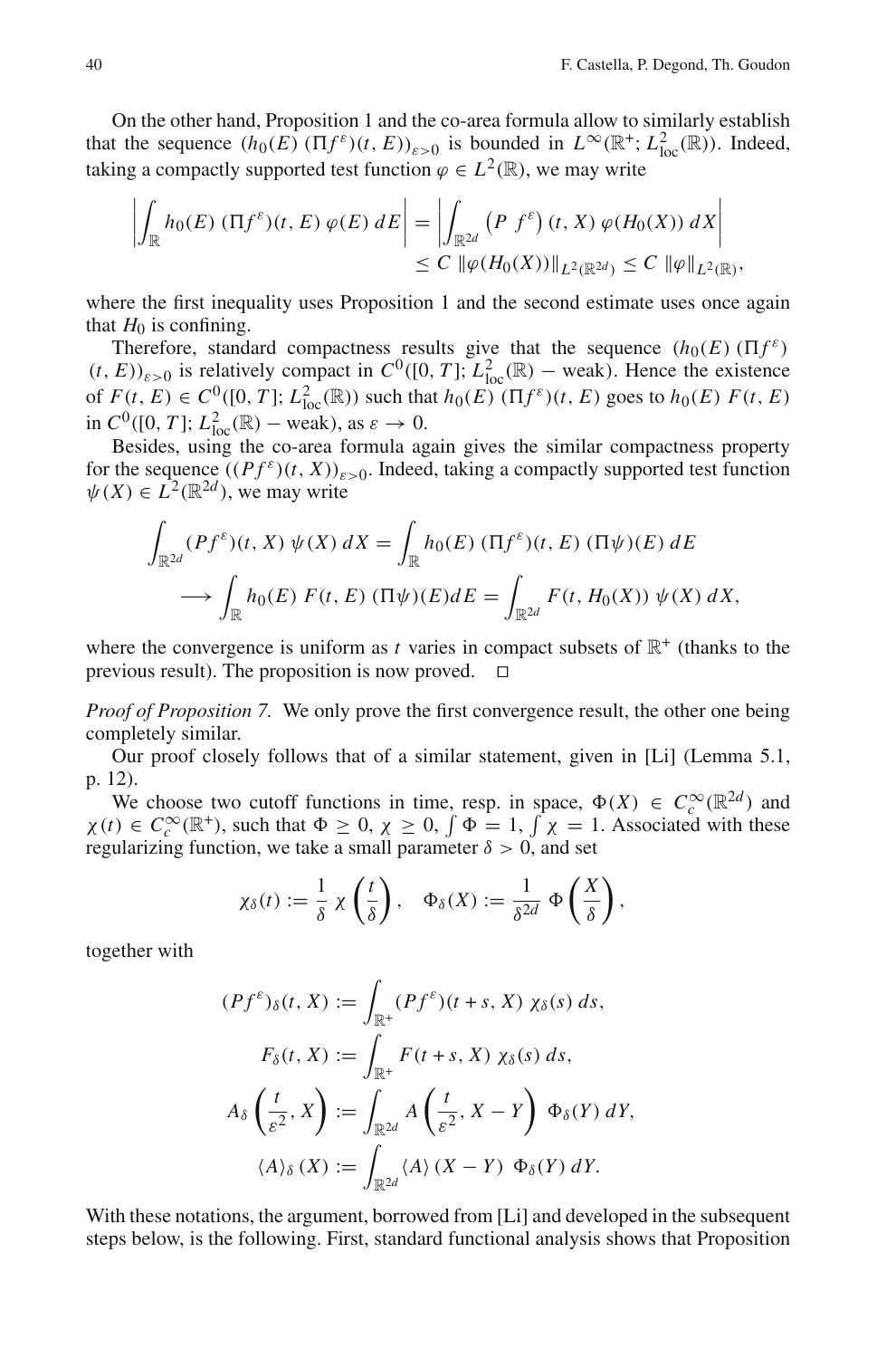7 is true when  $(Pf^{\varepsilon})$ ,  $A(t/\varepsilon^2, X)$ ,  $F$ ,  $\langle A \rangle$  are replaced by  $(Pf^{\varepsilon})_{\delta}$ ,  $A_{\delta}(t/\varepsilon^2, X)$ ,  $F_{\delta}$  and  $\langle A \rangle_{\delta}$ , respectively. Second, the compactness of  $\prod f^{\varepsilon}$  in time (Proposition 6) turns out to imply some compactness of  $Pf^{\varepsilon}$  in time as well. Similarly, the coefficients  $A(t/\varepsilon^2, X)$ ,  $B(t/\varepsilon^2, X)$  are smooth in *X*, uniformly in  $t/\varepsilon^2$ , and for this reason they possess some compactness in *X*. From this it follows that the regularized function ( $Pf^{\varepsilon}$ ) $\delta$ ,  $A_{\delta}(t/\varepsilon^2, X)$ ,  $B_{\delta}(t/\varepsilon^2, X)$  go to  $Pf^{\varepsilon}$ ,  $A(t/\varepsilon^2, X)$ ,  $B(t/\varepsilon^2, X)$  in some strong topology as  $\delta$  goes to zero. The conclusion follows.

*First step: Proof of a regularized version of the proposition.* We write, for any fixed value of  $\delta > 0$ .

$$
\int_0^\infty \int_{\mathbb{R}^{2d}} (Pf^\varepsilon)_\delta(t, X) A_\delta \left( \frac{t}{\varepsilon^2}, X \right) \zeta(t) \varphi(H_0(X)) dt dX
$$
  
= 
$$
\int_0^\infty \int_{\mathbb{R}^{2d}} \underbrace{\left( \int_{\mathbb{R}^{2d}} (Pf^\varepsilon)(s, X) \Phi_\delta(X - Y) \varphi(H_0(X)) dX \right)}_{=: p_{\delta, \varepsilon}(s, Y)}
$$
  

$$
\times \underbrace{\left( \int_0^\infty A \left( \frac{t}{\varepsilon^2}, Y \right) \chi_\delta(s - t) \zeta(t) dt \right)}_{=: a_{\delta, \varepsilon}(s, Y)} ds dY,
$$

and all integrals actually carry over compact compact sets, say  $t \in [0, T_0]$ ,  $s \in [0, T_0]$ ,  $|X| \le R_0$ ,  $|Y| \le R_0$ . Now, given  $\delta > 0$ , and given arbitrary values of the variables *s*, *Y*, we have, using the known weak convergence of  $Pf^{\varepsilon}$  (Proposition 6),

$$
p_{\delta,\varepsilon}(s,Y) \xrightarrow[\varepsilon \to 0]{} p_{\delta}(s,Y) := \int_{\mathbb{R}^{2d}} F(s,H_0(X)) \Phi_{\delta}(X-Y) \varphi(H_0(X)) dX.
$$

(We used here that the convergence of  $Pf^{\varepsilon}$  is weak in space but pointwise in time). Besides, we have the uniform bound

$$
\left| p_{\delta,\varepsilon}(s,Y) \right| \le C \, \|\Phi_{\delta}(X-Y)\|_{L^2(\mathbb{R}^{2d}_Y)} \le C \, \delta^{-d},
$$

where C is independent of  $\varepsilon$  and  $\delta$ , but it does depend on  $\varphi$ . As a consequence, the dominated convergence theorem gives

$$
\forall \delta > 0, \ p_{\delta,\varepsilon}(s, Y) \longrightarrow \int_{\mathbb{R}^{2d}} F(s, H_0(X)) \Phi_{\delta}(X - Y)
$$
  
 
$$
\times \varphi(H_0(X)) dX \text{ strongly in } L^2_{\text{loc}}(\mathbb{R}^+ \times \mathbb{R}^{2d}).
$$

On the other hand, the function  $a_{\delta,\varepsilon}(s, Y)$  satisfies the uniform bound

$$
\left|a_{\delta,\varepsilon}(s,Y)\right| \leq C(R)\,\gamma^{-p-1}\,\left\|\chi_{\delta}(s-t)\right\|_{L^{1}(\mathbb{R}^{2d}_{t})} \leq C,
$$

where *C* is independent of  $\varepsilon$  and  $\delta$  (we used Proposition 2). All this information allows to deduce

$$
\left| \int_0^{T_0} \int_{B(R_0)} \left[ p_{\delta,\varepsilon}(s, Y) - p_{\delta}(s, Y) \right] a_{\delta,\varepsilon}(s, Y) ds dY \right|
$$
  
\n
$$
\leq C \left\| p_{\delta,\varepsilon} - p_{\delta} \right\|_{L^2([0, T_0] \times B(R_0))} = o_{\delta}(1),
$$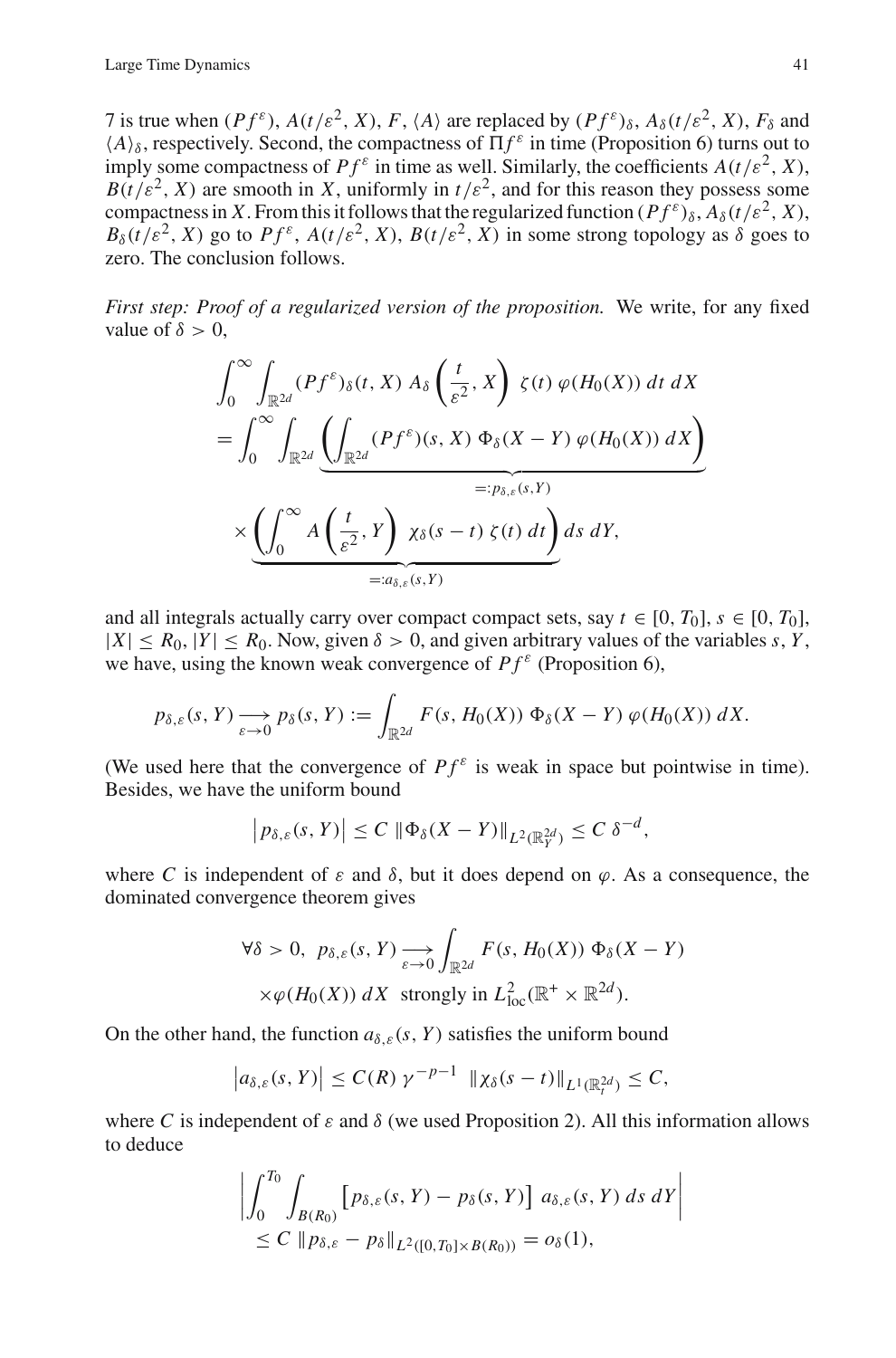where *C* is independent of  $\varepsilon$  and  $\delta$ , and  $o_{\delta}(1)$  denotes a term which goes to zero with  $\varepsilon$ , for any fixed  $\delta > 0$ .

Using these notations, we arrive at

$$
\int_{0}^{\infty} \int_{\mathbb{R}^{2d}} (Pf^{\varepsilon})_{\delta}(t, X) A_{\delta} \left( \frac{t}{\varepsilon^{2}}, X \right) \zeta(t) \varphi(H_{0}(X)) dt dX
$$
\n
$$
= \int_{0}^{T_{0}} \int_{B(R_{0})} p_{\delta}(s, Y) a_{\delta, \varepsilon}(s, Y) ds dY + o_{\delta}(1)
$$
\n
$$
= \int_{0}^{T_{0}} \int_{B(R_{0})} A \left( \frac{t}{\varepsilon^{2}}, Y \right) \left( \int_{0}^{T_{0}} \int_{B(R_{0})} F(s, H_{0}(X)) \Phi_{\delta}(X - Y) \varphi(H_{0}(X)) \right)
$$
\n
$$
\times \chi_{\delta}(s - t) \zeta(t) ds dX \right) dt dY + o_{\delta}(1)
$$
\n
$$
= \int_{0}^{T_{0}} \int_{B(R_{0})} \langle A \rangle(Y) \left( \int_{0}^{T_{0}} \int_{B(R_{0})} F(s, H_{0}(X)) \Phi_{\delta}(X - Y) \varphi(H_{0}(X)) \right)
$$
\n
$$
\times \chi_{\delta}(s - t) \zeta(t) ds dX \right) dt dY + o_{\delta}(1),
$$

where the last equality uses the assumed weak convergence of  $A(t/\varepsilon^2, Y)$  in  $L^{\infty}_{loc}(\mathbb{R}^+ \times$  $\mathbb{R}^{2d}$ )-weak- $\star$  (Hypothesis 3). Hence, we may conclude

$$
\int_0^\infty \int_{\mathbb{R}^{2d}} (Pf^\varepsilon)_\delta(t, X) A_\delta \left( \frac{t}{\varepsilon^2}, X \right) \zeta(t) \varphi(H_0(X)) dt dX
$$
  
= 
$$
\int_0^\infty \int_{\mathbb{R}^{2d}} F_\delta(t, X) \langle A \rangle_\delta(X) \zeta(t) \varphi(H_0(X)) dt dX + o_\delta(1).
$$

*Second step: Estimating the effect of the regularization.* The previous step allows to write

$$
\int_0^\infty \int_{\mathbb{R}^{2d}} \left[ (Pf^{\varepsilon})(t, X) A\left(\frac{t}{\varepsilon^2}, X\right) - F(t, H_0(X)) \langle A \rangle(X) \right] \zeta(t) \varphi(H_0(X)) dt dX
$$
  
\n
$$
= o_{\delta}(1) + \int_0^\infty \int_{\mathbb{R}^{2d}} \left[ (Pf^{\varepsilon})(t, X) A\left(\frac{t}{\varepsilon^2}, X\right) - (Pf^{\varepsilon})_{\delta}(t, X) A_{\delta}\left(\frac{t}{\varepsilon^2}, X\right) \right]
$$
  
\n
$$
\times \zeta(t) \varphi(H_0(X)) dt dX + \int_0^\infty \int_{\mathbb{R}^{2d}} \left[ F_{\delta}(t, H_0(X)) \langle A \rangle_{\delta}(X) - F(t, H_0(X)) \langle A \rangle_{\delta}(X) \right]
$$
  
\n
$$
=: o_{\delta}(1) + I_{\delta, \varepsilon} + II_{\delta}.
$$
  
\n(10)

This serves as a definition of the two terms  $I_{\delta,\varepsilon}$  and  $II_{\delta}$ . We now prove that  $I_{\delta,\varepsilon}$  and  $II_{\delta}$ go to zero with  $\delta$ , uniformly in  $\varepsilon$ .

We begin with the most difficult term  $I_{\delta,\varepsilon}$ . We first split in the obvious way

$$
I_{\delta,\varepsilon} = \int_0^\infty \int_{\mathbb{R}^{2d}} (Pf^\varepsilon)_\delta(t, X) \left[ A\left(\frac{t}{\varepsilon^2}, X\right) - A_\delta\left(\frac{t}{\varepsilon^2}, X\right) \right] \zeta(t) \, \varphi(H_0(X)) \, dt \, dX
$$

$$
+ \int_0^\infty \int_{\mathbb{R}^{2d}} \left[ (Pf^\varepsilon)(t, X) - (Pf^\varepsilon)_\delta(t, X) \right] A\left(\frac{t}{\varepsilon^2}, X\right) \, \zeta(t) \, \varphi(H_0(X)) \, dt \, dX.
$$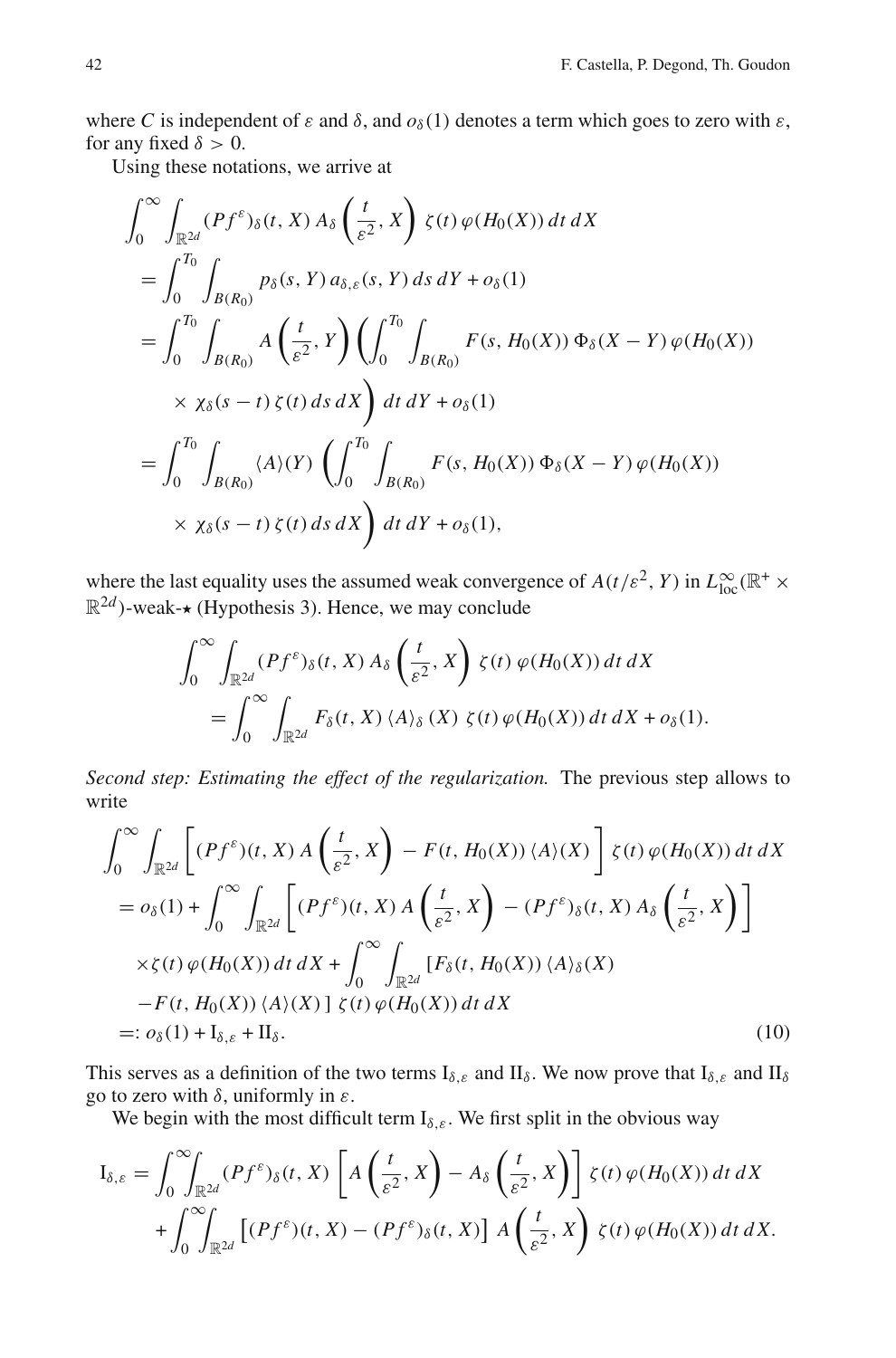Next, going to the energy variable in order to treat the second term later, we split further

$$
I_{\delta,\varepsilon} = \int_0^\infty \int_{\mathbb{R}^{2d}} (Pf^{\varepsilon})_{\delta}(t, X) \left[ A\left(\frac{t}{\varepsilon^2}, X\right) - A_{\delta}\left(\frac{t}{\varepsilon^2}, X\right) \right] \zeta(t) \varphi(H_0(X)) dt dX
$$
  
+ 
$$
\int_0^\infty \int_{\mathbb{R}} h_0(E) \left[ (\Pi f^{\varepsilon}) (t, E) - (\Pi f^{\varepsilon})_{\delta}(t, E) \right] (\Pi A) \left(\frac{t}{\varepsilon^2}, E\right) \zeta(t) \varphi(E) dt dE
$$
  
= 
$$
\int_0^\infty \int_{\mathbb{R}^{2d}} (Pf^{\varepsilon})_{\delta}(t, X) \left[ A\left(\frac{t}{\varepsilon^2}, X\right) - A_{\delta}\left(\frac{t}{\varepsilon^2}, X\right) \right] \zeta(t) \varphi(H_0(X)) dt dX
$$
  
+ 
$$
\int_0^\infty \int_{\mathbb{R}} h_0(E) \left[ (\Pi f^{\varepsilon}) (t, E) - (\Pi f^{\varepsilon})_{\delta}(t, E) \right] (\Pi A)_{\delta} \left(\frac{t}{\varepsilon^2}, E\right) \zeta(t) \varphi(E) dt dE
$$
  
+ 
$$
\int_0^\infty \int_{\mathbb{R}} h_0(E) \left[ (\Pi f^{\varepsilon}) (t, E) - (\Pi f^{\varepsilon})_{\delta}(t, E) \right]
$$
  

$$
\times \left[ (\Pi A) \left(\frac{t}{\varepsilon^2}, E\right) - (\Pi A)_{\delta} \left(\frac{t}{\varepsilon^2}, E\right) \right] \zeta(t) \varphi(E) dt dE.
$$

Here, we have used a regularization of  $(\Pi A)(t, E)$  in the energy variable *E*, namely

$$
(\Pi A)_{\delta} \left( \frac{t}{\varepsilon^2}, E \right) := \int_{\mathbb{R}} (\Pi A) \left( \frac{t}{\varepsilon^2}, E - E' \right) \chi_{\delta^s}(E') dE'
$$

$$
= \int_{\mathbb{R}} (\Pi A) \left( \frac{t}{\varepsilon^2}, E - \delta^s E' \right) \chi(E') dE', \tag{11}
$$

and  $s \in ]0, 1/2[$  is a parameter that can be chosen arbitrarily (the need for  $s \in ]0, 1/2[$ becomes clear later). At this point, we have split  $I_{\delta,\varepsilon}$  into

$$
I_{\delta,\varepsilon} = I_{\delta,\varepsilon}^{(1)} + I_{\delta,\varepsilon}^{(2)} + I_{\delta,\varepsilon}^{(3)},
$$

with the obvious notations. We prove that each term  $I_{\delta,\varepsilon}^{(i)}$ ,  $i = 1, 2, 3$ , goes to zero with δ, independently of ε.

The first term  $I_{\delta,\varepsilon}^{(1)}$  is easily bounded by, say,

$$
\left|I_{\delta,\varepsilon}^{(1)}\right| \leq C \sup_{|Y|\leq \delta} \sup_{\varepsilon>0} \sup_{0\leq t\leq T_0} \left\| A\left(\frac{t}{\varepsilon^2}, X+Y\right) - A\left(\frac{t}{\varepsilon^2}, X\right) \right\|_{L^\infty(B(R_0))},
$$

where *C* is independent of  $\varepsilon$  and  $\delta$ . Here, we implicitly assumed that supp  $\Phi \subset B(1)$ . We also used the uniform boundedness of  $Pf^{\varepsilon}$  in  $L_{\text{loc}}^2$  and the fact that  $\zeta$  and  $\varphi$  have compact supports. Now, our assumptions on the potential  $V$ , the Hamiltonian  $H_0$ , and the flow *X*, readily imply the following uniform Lipschitz bounds, valid for any compact set *K* ⊂  $\mathbb{R}^+$  ×  $\mathbb{R}^{2d}$ ,

$$
\sup_{|Y| \leq \delta} \sup_{\varepsilon > 0} \sup_{(t,X) \in K} \left| \frac{D^2 V}{D x^2} \left( \frac{t}{\varepsilon^2}, X + Y \right) - \frac{D^2 V}{D x^2} \left( \frac{t}{\varepsilon^2}, X \right) \right| \leq C \delta,
$$
\n
$$
\sup_{|Y| \leq \delta} \sup_{\varepsilon > 0} \sup_{(t,X) \in K} \left| \frac{D V}{D x} \left( \frac{t}{\varepsilon^2}, X + Y \right) - \frac{D V}{D x} \left( \frac{t}{\varepsilon^2}, X \right) \right| \leq C \delta,
$$
\n
$$
\sup_{|Y| \leq \delta} \sup_{(t,X) \in K} \sup_{|D X^2} \left| \frac{D^2 H_0}{D X^2} (X + Y) - \frac{D^2 H_0}{D X^2} (X) \right| \leq C \delta,
$$
\n
$$
\sup_{|Y| \leq \delta} \sup_{\varepsilon > 0} \sup_{(t,X) \in K} \left| \frac{D \overline{X}}{D X} (u, X + Y) - \frac{D \overline{X}}{D X} (u, X) \right| \leq C \delta \left( 1 + u \right)^p,
$$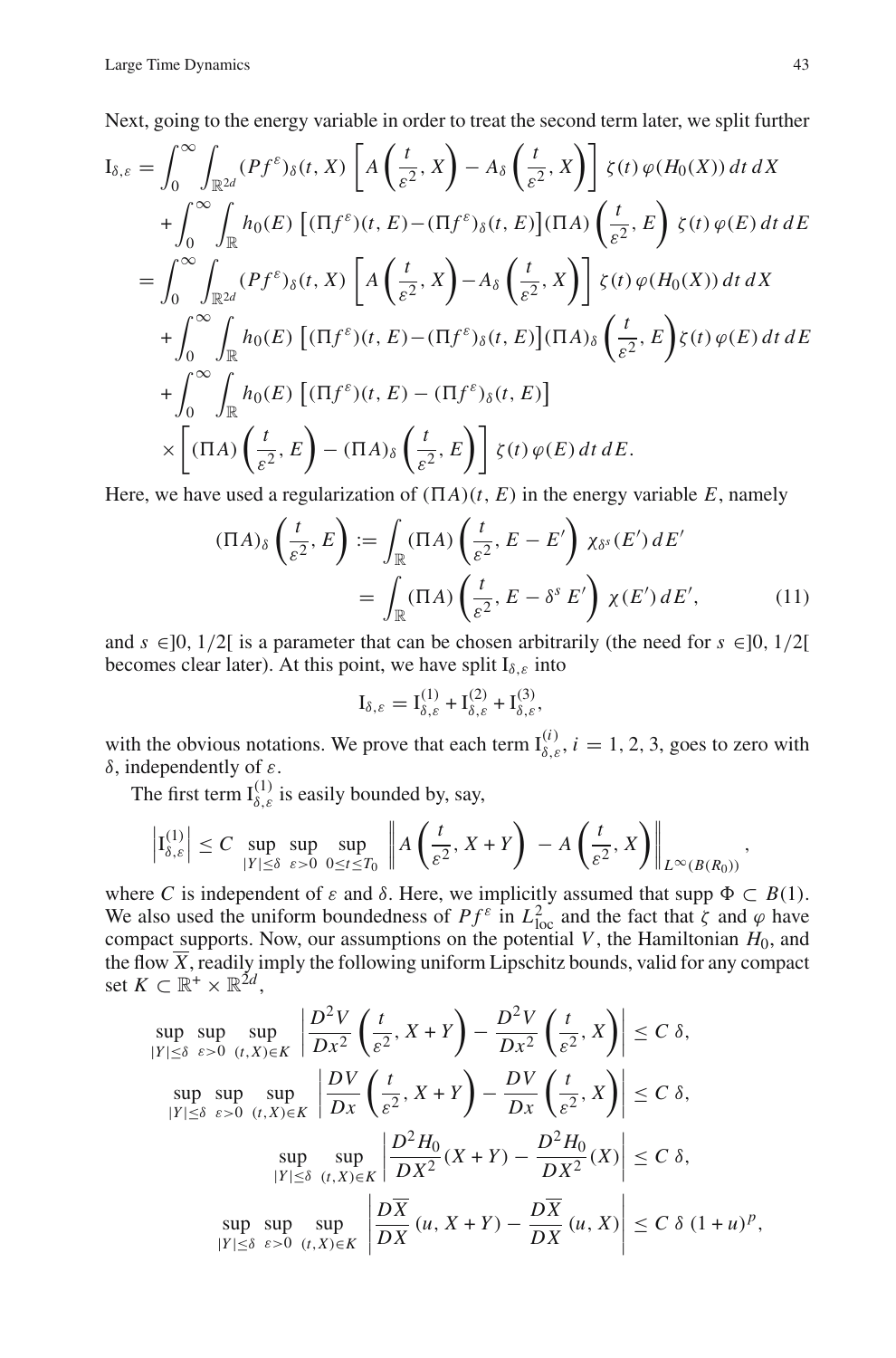where *C* is independent of  $\varepsilon$ ,  $\delta$ , and  $u > 0$ , but it does depend on the compact set *K*. An easy adaptation of the proof of Proposition 2 then allows to deduce from these bounds that the function  $A(t/\varepsilon^2, X)$  is Lipschitz, locally in X but uniformly in the first variable, *i.e.*

$$
\sup_{|Y| \le \delta} \sup_{\varepsilon > 0} \sup_{0 \le t \le T_0} \left\| A\left(\frac{t}{\varepsilon^2}, X + Y\right) - A\left(\frac{t}{\varepsilon^2}, X\right) \right\|_{L^\infty(B(R_0))} \le C \delta,\tag{12}
$$

where *C* is independent of  $\varepsilon$  and  $\delta$  (but it does depend on  $R_0$ ,  $T_0$ ). The conclusion is

$$
\left|\mathrm{I}_{\delta,\varepsilon}^{(1)}\right|\leq C\,\delta,
$$

where *C* is independent of  $\varepsilon$  and  $\delta$ .

The analysis of  $I_{\delta,\varepsilon}^{(2)}$  follows roughly the same idea: we write

$$
I_{\delta,\varepsilon}^{(2)} = \int_0^\infty \zeta(t) \left\langle h_0(E) \left( \Pi f^\varepsilon \right) (t, E) - h_0(E) \left( \Pi f^\varepsilon \right)_{\delta}(t, E) , (\Pi A)_{\delta} \left( \frac{t}{\varepsilon^2}, E \right) \varphi(E) \right\rangle dt,
$$

where  $\langle .,.\rangle$  denotes the duality bracket in the energy variable E. Hence we may safely estimate

$$
\left|\mathcal{I}_{\delta,\varepsilon}^{(2)}\right| \leq C \delta \sup_{\varepsilon>0} \sup_{0\leq\theta\leq 1} \left\|\left\langle \partial_t \left[h_0(E)\left(\Pi f^{\varepsilon}\right)(t+\theta\delta,E)\right], \left(\Pi A\right)_{\delta}\left(\frac{t}{\varepsilon^2},E\right)\varphi(E)\right\rangle\right\|_{L^2([0,T_0])},
$$

where *C* is independent of  $\varepsilon$  and  $\delta$ . Using now the uniform boundedness of  $\partial_t[h_0(E)]$  $(\Pi f^{\varepsilon})$  in  $L^2_{loc}(W^{-2,1}_{loc})$ , we recover, for some  $E_0 > 0$  that depends on the support of  $\varphi$ ,

$$
\begin{split} \left| \mathcal{I}_{\delta,\varepsilon}^{(2)} \right| &\leq C \, \delta \, \sup_{\substack{\varepsilon>0 \\ 0 \leq t \leq T_0}} \, \left\| (\Pi A)_{\delta} \left( \frac{t}{\varepsilon^2}, E \right) \varphi(E) \right\|_{W^{2,\infty}(\mathbb{R})} \\ &\leq C \, \delta \, \sup_{\substack{\varepsilon>0 \\ 0 \leq t \leq T_0}} \, \left\| (\Pi A)_{\delta} \left( \frac{t}{\varepsilon^2}, E \right) \right\|_{W^{2,\infty}(]0, E_0[)} \\ &\leq C \, \delta^{1-2s} \, \sup_{\substack{\varepsilon>0 \\ 0 \leq t \leq T_0}} \, \left\| (\Pi A) \left( \frac{t}{\varepsilon^2}, E \right) \right\|_{L^\infty([0, E_0+1[)} \\ &\leq C \, \delta^{1-2s} \, \sup_{\substack{\varepsilon>0 \\ 0 \leq t \leq T_0}} \, \left\| A \left( \frac{t}{\varepsilon^2}, X \right) \right\|_{L^\infty(B(R_0))} . \end{split}
$$

Note that the need for using a regularized version of  $(\Pi A)(t, E)$ , namely  $(\Pi A)_{\delta}(t, E)$ , in the splitting  $I_{\delta,\varepsilon} = I_{\delta,\varepsilon}^{(1)} + I_{\delta,\varepsilon}^{(2)} + I_{\delta,\varepsilon}^{(3)}$  is clear in this estimate: it is enforced by the low regularity of  $\partial_t [h_0(E)(\Pi f^{\varepsilon})](t, E)$  in the *E* variable. The choice  $0 < s < 1/2$  also appears clearly now. The conclusion is, using Proposition 2-(iii)

$$
\left|\mathrm{I}_{\delta,\varepsilon}^{(2)}\right|\leq C\,\delta^{1-2s},
$$

with *C* independent of  $\delta$  and  $\varepsilon$ .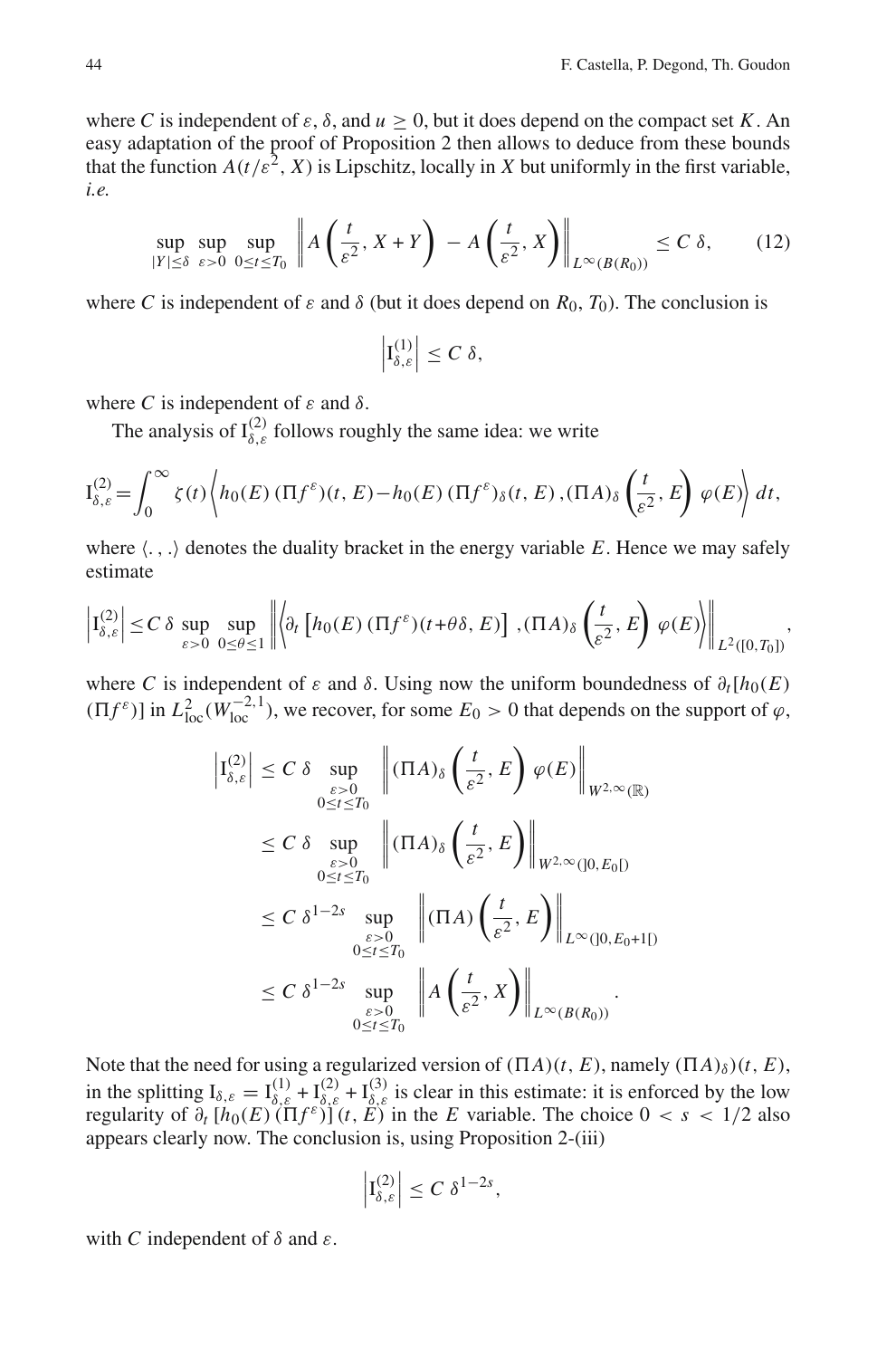Last the term  $I_{\delta,\varepsilon}^{(3)}$  is obviously bounded by, say,

$$
\left| \mathcal{I}_{\delta,\varepsilon}^{(3)} \right| \leq C \sup_{|E'| \leq \delta^s} \sup_{\varepsilon > 0} \sup_{0 \leq t \leq T_0} \left\| (\Pi A) \left( \frac{t}{\varepsilon^2}, E + E' \right) - (\Pi A) \left( \frac{t}{\varepsilon^2}, E \right) \right\|_{L^2([0, E_0], h_0(E) \, dE)}
$$
  
 
$$
\leq C \sup_{|E'| \leq \delta^s} \sup_{\varepsilon > 0} \sup_{0 \leq t \leq T_0} \left\| (PA) \left( \frac{t}{\varepsilon^2}, E + E' \right) - (PA) \left( \frac{t}{\varepsilon^2}, E \right) \right\|_{L^2(B(R_0))},
$$

for some given  $E_0 > 0$  (that depends on  $R_0$ ), and C is independent of  $\varepsilon$  and  $\delta$ . Here we used the co-area formula. Now, estimate (12) establishes that the functions  $A(t/\varepsilon^2, X) \in$  $L^2(B(R_0))$ , parametrized by  $t \in [0, T_0]$  and  $\varepsilon > 0$ , satisfy a uniform equi-integrability criterion, hence belong to a relatively compact set of  $L^2(B(R_0))$ . The continuity of the projection operator *P* readily implies that the functions  $(PA)(t/\varepsilon^2, X) \in L^2(B(R_0))$ also belong to a relatively compact set of  $L^2(B(R_0))$ . This in turn implies that the functions  $(PA)(t/\varepsilon^2, X)$ , parametrized by *t* and  $\varepsilon$ , satisfy a uniform equi-integrability criterion, namely

$$
\sup_{|E'|\leq \delta^s} \sup_{\varepsilon>0} \sup_{0\leq t\leq T_0} \left\| (PA) \left( \frac{t}{\varepsilon^2}, E + E' \right) - (PA) \left( \frac{t}{\varepsilon^2}, E \right) \right\|_{L^2(B(R_0)} \xrightarrow{\delta \to 0} 0. \tag{13}
$$

The conclusion is

 $I_{\delta,\varepsilon}^{(3)} \longrightarrow 0$ , uniformly with respect to  $\varepsilon$ .

Summarizing, the above estimates on  $I_{\delta,\varepsilon}^{(i)}$  (*i* = 1, 2, 3) give

$$
I_{\delta,\varepsilon} \longrightarrow 0, \text{ uniformly with respect to } \varepsilon.
$$

Let us now come to the easier term  $II_{\delta}$ . We write as before

$$
\Pi_{\delta} = \int_{0}^{\infty} \int_{\mathbb{R}^{2d}} F_{\delta}(t, H_{0}(X)) \left[ \langle A \rangle_{\delta}(X) - \langle A \rangle(X) \right] \zeta(t) \varphi(H_{0}(X)) dt dX
$$
  
+ 
$$
\int_{0}^{\infty} \int_{\mathbb{R}} h_{0}(E) \left[ F(t, E) - F_{\delta}(t, E) \right] (\Pi \langle A \rangle)_{\delta}(E) \zeta(t) \varphi(H_{0}(X)) dt dE
$$
  
+ 
$$
\int_{0}^{\infty} \int_{\mathbb{R}} h_{0}(E) \left[ F(t, E) - F_{\delta}(t, E) \right] \left[ (\Pi \langle A \rangle)(E) - (\Pi \langle A \rangle)_{\delta}(E) \right]
$$
  
 
$$
\times \zeta(t) \varphi(E) dt dE,
$$

where we defined the regularization of  $(\Pi \langle A \rangle)(E)$  in the energy variable *E*,

$$
(\Pi \langle A \rangle)_{\delta}(E) := \int_{\mathbb{R}} (\Pi \langle A \rangle) (E - E') \, \chi_{\delta^s}(E') \, dE' = \int_{\mathbb{R}} (\Pi \langle A \rangle) (E - \delta^s E') \, \chi(E') \, dE', \tag{14}
$$

and  $s \in ]0, 1/2[$  is a parameter that can be chosen arbitrarily. At this point, we have split  $II_{\delta}$  into

$$
II_{\delta} = II_{\delta}^{(1)} + II_{\delta}^{(2)} + II_{\delta}^{(3)},
$$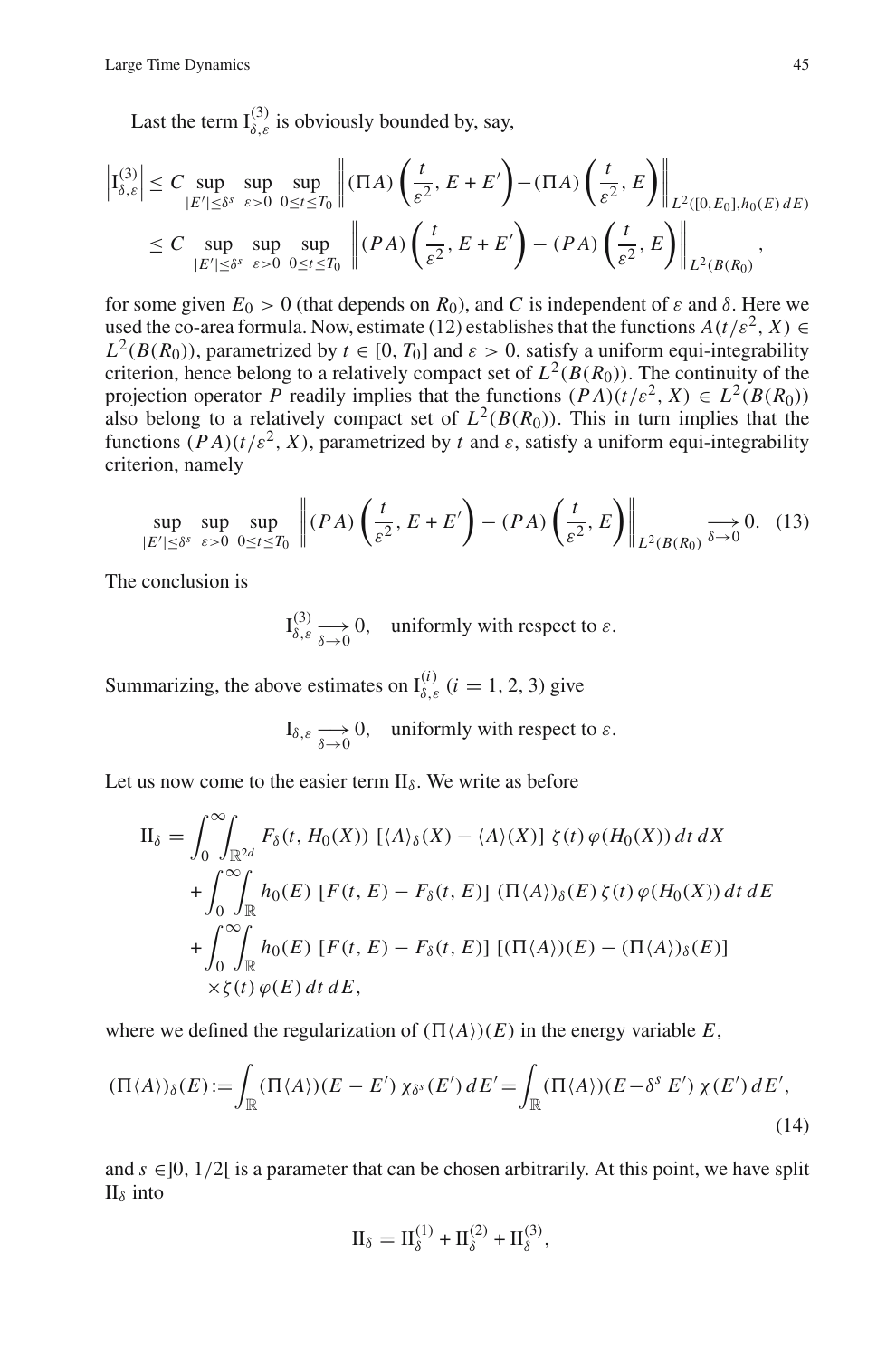with the obvious notations. A fairly easy adaptation of the estimates produced while analyzing the term  $I_{\delta,\varepsilon}$  gives successively

$$
\left|\Pi_{\delta}^{(1)}\right| \leq C \,\delta, \quad \left|\Pi_{\delta}^{(2)}\right| \leq C \,\delta,
$$

with *C* independent of  $\delta$ , and

$$
\Pi_{\delta}^{(3)} \xrightarrow[\delta \to 0]{} 0.
$$

The adaptation is obtained upon observing that the various functions  $A(t/\varepsilon^2, X)$ , etc. entering the analysis of  $I_{\delta,\varepsilon}$ , and their various weak limits (in the relevant spaces)  $\langle A \rangle(X)$ , etc. that enter the analysis of  $II_{\delta}$ , admit the same boundedness properties (typically, if  $u_n \rightharpoonup u$  in  $L^2$ , then  $||u||_{L^2} \leq \inf_n ||u_n||_{L^2}$ . This is enough to reproduce the arguments given for  $I_{\delta,\varepsilon}$ .

*Third step: Conclusion.* Summarizing, we have proved up to now that

$$
\int_0^\infty \int_{\mathbb{R}^{2d}} \left[ (Pf^\varepsilon)(t, X) A\left(\frac{t}{\varepsilon^2}, X\right) - F(t, H_0(X)) \langle A \rangle(X) \right] \times \zeta(t) \varphi(H_0(X)) dt dX = o_\delta(1) + O(\delta),
$$

where  $o_{\delta}(1)$  goes to zero as  $\varepsilon \to 0$  for any fixed value of  $\delta > 0$ , and  $O(\delta)$  is estimated by *C* δ with *C* independent of ε and δ. This proves the proposition.  $\Box$ 

*2.5. The homogenization procedure: Proof of the theorem.* We are now in position to end the proof of the main theorem.

*First step: Homogenization procedure.* Take two smooth test functions  $\zeta(t) \in C_c^{\infty}(\mathbb{R}^+)$ and  $\varphi(E) \in C_c^{\infty}(\mathbb{R})$ . Proposition 5 asserts

$$
\int_{\mathbb{R}^{2d}} Pf_0^{\varepsilon}(t, X) \varphi(H_0(X)) \zeta(0) dX + \int_0^{\infty} Pf^{\varepsilon}(t, X) \varphi(H_0(X)) \zeta'(t) dt dX + \int_0^{\infty} \int_{\mathbb{R}^{2d}} Pf^{\varepsilon}(t, X) \left[ A\left(\frac{t}{\varepsilon^2}, X\right) \partial_E \varphi(H_0) \right. + B\left(\frac{t}{\varepsilon^2}, X\right) \partial_E^2 \varphi(H_0) \left] \zeta(t) dX dt = O(\varepsilon).
$$

Hence, Propositions 6 and 7 allow to pass to the limit and eventually obtain

$$
\int_{\mathbb{R}^{2d}} F(0, H_0(X)) \varphi(H_0(X)) \zeta(0) dX
$$
  
+ 
$$
\int_0^\infty \int_{\mathbb{R}^{2d}} F(t, H_0(X)) \varphi(H_0(X)) \zeta'(t) dt dX
$$
  
+ 
$$
\int_0^\infty \int_{\mathbb{R}^{2d}} F(t, H_0(X)) \left[ \langle A \rangle(X) \partial_E \varphi(H_0) + \langle B \rangle(X) \partial_{EE}^2 \varphi(H_0) \right] \zeta(t) dX dt = 0.
$$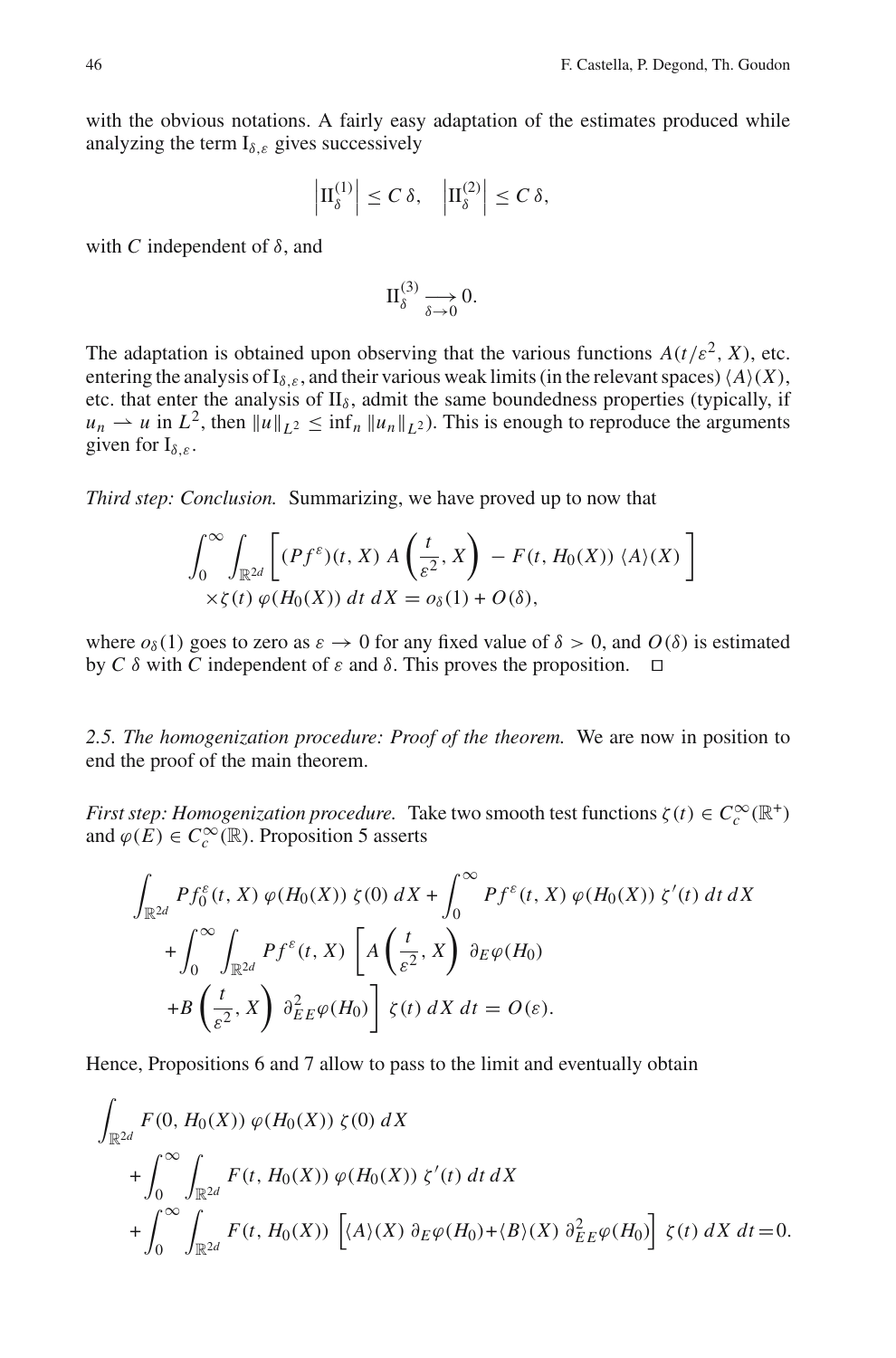The co-area formula next provides

$$
\int_{\mathbb{R}} h_0(E) F(0, E) \varphi(E) \zeta(0) dE + \int_0^{\infty} \int_{\mathbb{R}} h_0(E) F(t, E) \varphi(E) \zeta'(t) dt dE
$$

$$
+ \int_0^{\infty} \int_{\mathbb{R}} h_0(E) F(t, E) \left[ a(E) \partial_E \varphi(E) + b(E) \partial_{EE}^2 \varphi(E) \right] \zeta(t) dE dt = 0, \quad (15)
$$

where

$$
a(E) := \Pi \langle A \rangle (E), \quad b(E) := \Pi \langle B \rangle (E).
$$

Note that both coefficients *a* and *b* are well-defined and belong to  $L^{\infty}(\mathbb{R})$  since the two functions  $\langle A \rangle$  and  $\langle B \rangle$  belong to  $L^{\infty}(\mathbb{R}^{2d})$ . Note also that Eq. (15) is the weak formulation of the second order equation

$$
\partial_t [h_0(E) F(t, E)] + \partial_E [a(E) h_0(E) F(t, E)] - \partial_{E,E}^2 [b(E) h_0(E) F(t, E)] = 0.
$$
 (16)

There remains to establish the properties of the coefficients  $a(E)$  and  $b(E)$ . This is done in the next step.

*Second step: Properties of the effective coefficients.* The proof we give now establishes the claimed formula  $h_0a = \partial_E(h_0b)$ . It also sheds some light on the connection between the present setting and the case when the potential *V* is assumed (quasi-)periodic in time.

As a preliminary, let  $h \in L^{\infty}_{loc}(\mathbb{R} \times \mathbb{R}^{2d})$ . We associate to any such function the quantity

$$
\chi_h(t, X) := \int_0^\infty h\left(t + s, \overline{X}(s, X)\right) e^{-\gamma s} ds,
$$

which obviously also belongs to  $L^{\infty}_{loc}(\mathbb{R} \times \mathbb{R}^{2d})$ . An immediate computation shows  $\chi_h$ satisfies the backward transport equation (or: adjoint equation)  $-\partial_t \chi_h - \{H_0, \chi_h\} +$  $\gamma \chi_h = h$ , with vanishing initial datum. With this notation, we may introduce the profile  $\chi = \chi(t, X)$  given by

$$
\chi := \chi_{\{V\,,\,H_0\}}.
$$

The profile χ allows to express the coefficients *a* and *b* in the following way:

$$
a(E) = \Pi \left[ \int_0^\infty \{ V(\tau), \chi(\tau) \} d\tau \right] (E),
$$
  

$$
b(E) = \Pi \left[ \int_0^\infty \{ V(\tau), H_0 \} \chi(\tau) d\tau \right] (E),
$$

where  $\int_{-\infty}^{\infty}$ 0  $\cdots$  stands for the weak limit in  $L^{\infty}_{loc} - \star$  as  $T \to \infty$  of  $\frac{1}{T}$ *T*  $\int_0^T$  $\overline{0}$ ··· . This observation allows to both prove the non-negativity of *b* and the relation  $h_0a$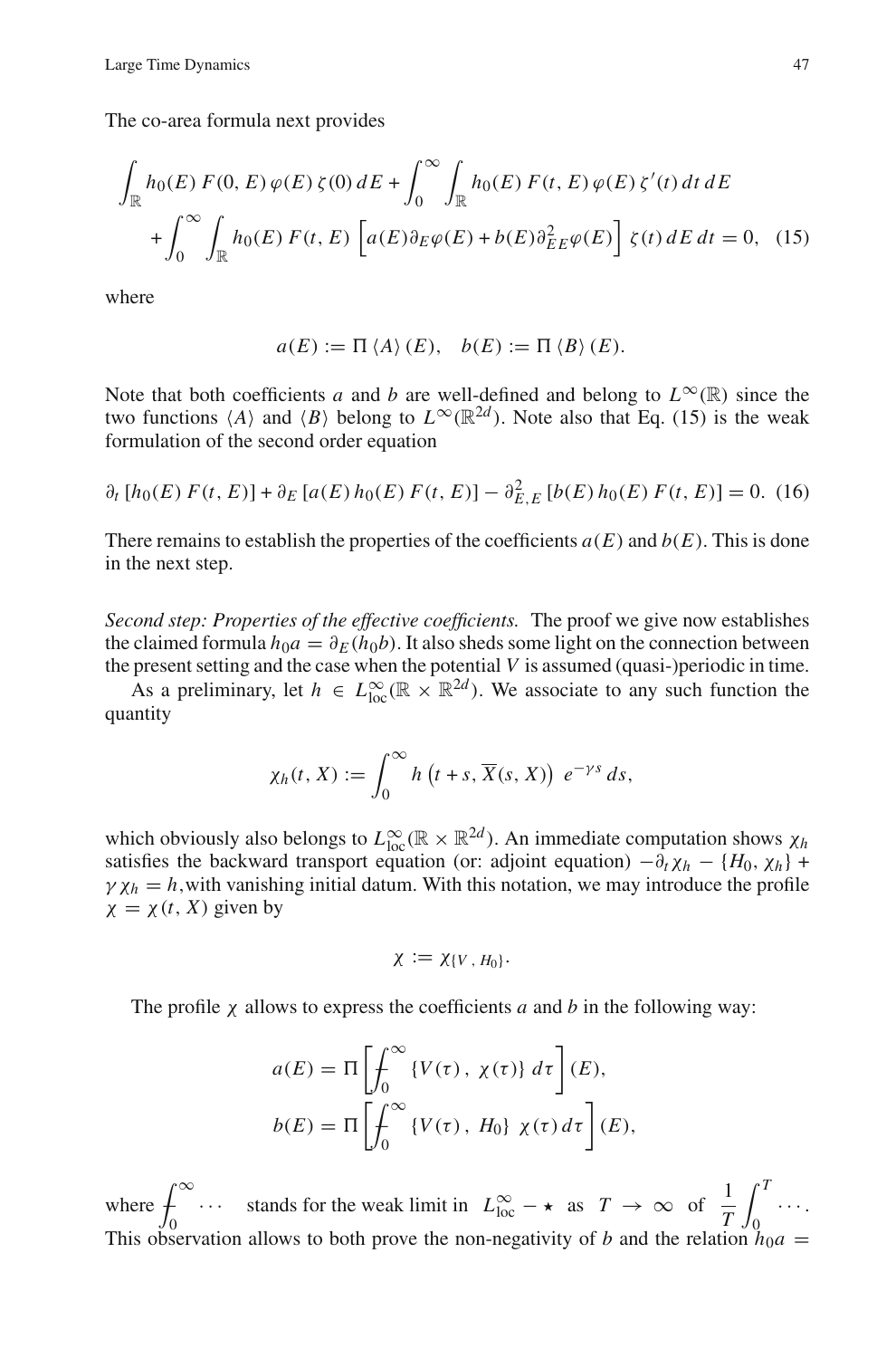$\partial_F(h_0b)$ . Indeed, we may write, on the one hand

$$
\int_{0}^{\infty} \{V(\tau), H_{0}\} \chi(\tau) d\tau
$$
\n
$$
= \lim_{T \to \infty} \frac{1}{T} \int_{0}^{T} -(\partial_{\tau} \chi(\tau) + \{H_{0}, \chi(\tau)\} - \gamma \chi(\tau)) \chi(\tau) d\tau
$$
\n
$$
= \lim_{T \to \infty} \left( \frac{\chi^{2}(0) - \chi^{2}(T)}{2T} - \frac{1}{T} \int_{0}^{T} \left\{ H_{0}, \chi^{2}/2 \right\} d\tau + \frac{\gamma}{T} \int_{0}^{T} \chi^{2}(\tau) d\tau \right)
$$
\n
$$
= \lim_{T \to \infty} \left( -\frac{1}{T} \int_{0}^{T} \left\{ H_{0}, \chi^{2}/2 \right\} d\tau + \frac{\gamma}{T} \int_{0}^{T} \chi^{2}(\tau) d\tau \right),
$$

from which it follows, using Lemma 1, that

$$
P\int_0^\infty \{V(\tau)\, ,\, H_0\}\, \chi(\tau)\, d\tau = P\left(\lim_{T\to\infty}\frac{\gamma}{T}\int_0^T \chi^2(\tau)\, d\tau\right) \geq 0.
$$

Hence  $b(E) \ge 0$ . On the other hand, using the co-area formula and integration by parts, we have, for any trial function  $\psi \in C_c^{\infty}(\mathbb{R})$ ,

$$
\int_{\mathbb{R}} h_0 a \psi dE = \int_{\mathbb{R}^2} \int_0^\infty \{V, \chi\} \psi(H_0(X)) dX d\tau
$$
  
\n
$$
= - \int_{\mathbb{R}^2} \int_0^\infty \chi \{V, \psi(H_0(X))\} dX d\tau
$$
  
\n
$$
= - \int_{\mathbb{R}^2} \int_0^\infty \chi \{V, H_0(X)\} (\partial_E \psi)(H_0(X)) dX d\tau
$$
  
\n
$$
= - \int_{\mathbb{R}} h_0 b \partial_E \psi dE,
$$

which proves  $h_0a = \partial_E(h_0b)$ .

This ends the proof of our main theorem.  $\Box$ 

# **References**

- [Al] Alexandre, R.: Asymptotic behaviour of transport equations. Appl. Anal. **70**(3–4), 405–430 (1999) [A] Allaire, G.: Homogenization and two-scale convergence. SIAM J. Math. Anal. **23**, 1482–1518 (1992)
- [BPR] Bal, G., Papanicolaou, G., Ryzhik, L.: Radiative transport limit for the random schrödinger equation. Nonlinearity **15**(2), 513–529 (2002)
- [BDG] Bardos, C., Dumas, L., Golse, F.: Diffusion approximation for billiards with totally accommodating scatterers. J. Stat. Phys. **86**(1–2), 351–375 (1997)
- [BLP] Bensoussan, A., Lions, J.-L., Papanicolaou, G.: *Asymptotic analysis for periodic structures*. Studies in Mathematics and its Applications, **5**, Amsterdam: North-Holland, 1978
- [BCD] Bidégaray, B., Castella, F., Degond, P.: From bloch model to the rate equations. Discrete Contin. Dyn. Syst. **11**(1), 1–26 (2004)
- [BCDG] Bidégaray, B., Castella, F., Dumas, E., Gisclon, M.: From bloch model to the rate equations II: the case of almost degenerate energy levels. Math. Models Methods Appl. Sci. **14**(12), 1785–1817 (2004)
- [BSC] Bunimovich, L.A., Chernov, N.I., Sinai, Ya.G.: Statistical properties of two-dimensional hyperbolic billiards. Usp. Mat. Nauk **46**, no. 4, 43–92, (1991); translation in Russ. Math. Surv. **46**(4), 47–106 (1991)